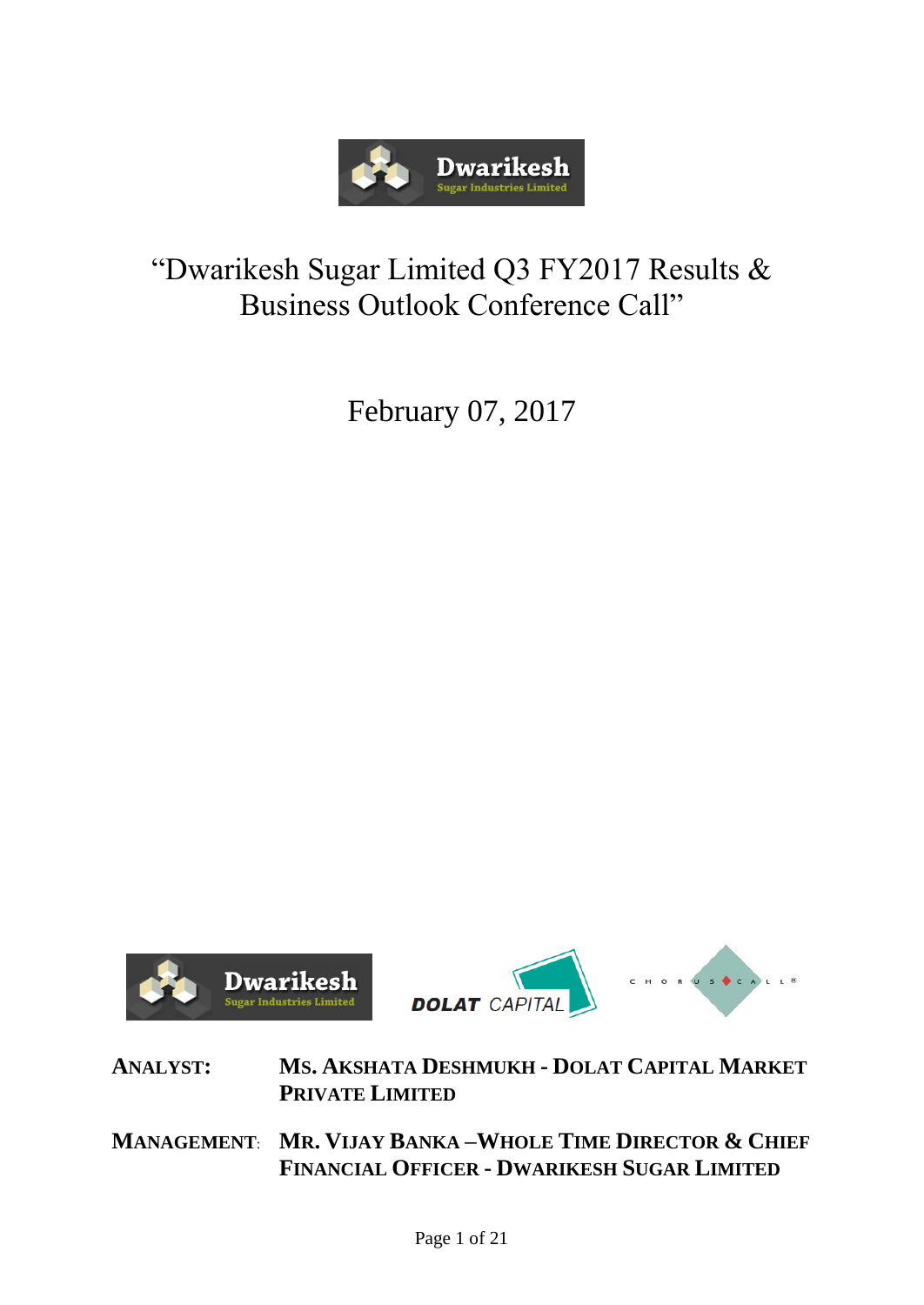

- **Moderator**: Ladies and Gentlemen, good day and welcome to the Dwarikesh Sugar Limited Q3 FY2017 Results & Business Outlook Conference Call hosted by Dolat Capital. As a remainder, all participant lines will be in the listen-only mode. And there will be an opportunity for you to ask questions after the presentation concludes. Should you need assistance during the conference call, please signal an operator by pressing "\*" then "0" on your touchtone phone. Please note that this conference is being recorded. I now hand the conference over to Ms. Akshata Deshmukh from Dolat Capital. Thank you and over to you Madam!
- **Akshata Deshmukh**: Good evening to one and all. On behalf of Dolat Capital I welcome you all to the Q3 FY 2017 earnings call of Dwarikesh Sugar Limited. We have from the management side Mr. Vijay Banka – the Whole Time Director & CFO of Dwarikesh Sugar. I would like to hand over the call to Mr. Banka and request you sir to give your opening remarks and also discuss the earnings and future outlook, which will be followed by a Q&A session. Over to you, Sir!
- **Vijay S. Banka**: Very good afternoon everybody. I extend a wholehearted welcome to all of you for this conference call on the earnings of Q3 and on the business outlook hereafter. Firstly let me thank you and thank you for the support you have been extending us throughout. It is an extremely overwhelming.

We have had a decent quarter. In Q3 we have earned a profit of about 42 Crores and cumulatively for nine months we have earned profit of 112 Crores approximately. The sugar sector is in the midst of decent run. Particularly the sugar mills of Uttar Pradesh who had been having an excellent production even in the ongoing season the crushing numbers are looking good, the recoveries also should be good, so we are in for a reasonably good time henceforth and insofar the Q3 numbers are concerned, our EBITDA has been around 56 Crores, cash profits in the region of 50 Crores and profit of about 42 Crores.

From the segment perspective if you look we have earned about EBTIDA is 37.48 Corers from power segment and sugar segment about 10.83 Crores. Sugar segment's profit could have been higher, but for two provisioning that we have to make in this quarter, one was in respect of society commission, which sugar to the government of Uttar Pradesh had waived, but they wanted us buy subsequent order they wanted us to pay this money. This money was paid it was actually we should have got back the reimbursement, which we have not got and the government has in pursuant of government order we have written it off.

The sugar industry in Uttar Pradesh was in for a wage revision. So there was wage revision are retrospectively from October 1, 2013, which again necessitated an extra provisioning of about 4 point something so about 11 Crores of it is on account of these two provisioning the sugar sectors profit are little lower, but going forward, our recoveries are good. In fact we are on to date recovery basis we are just about marginally behind what was our to date recovery in the last crushing season, but we expect to make it up and we should have good recovery.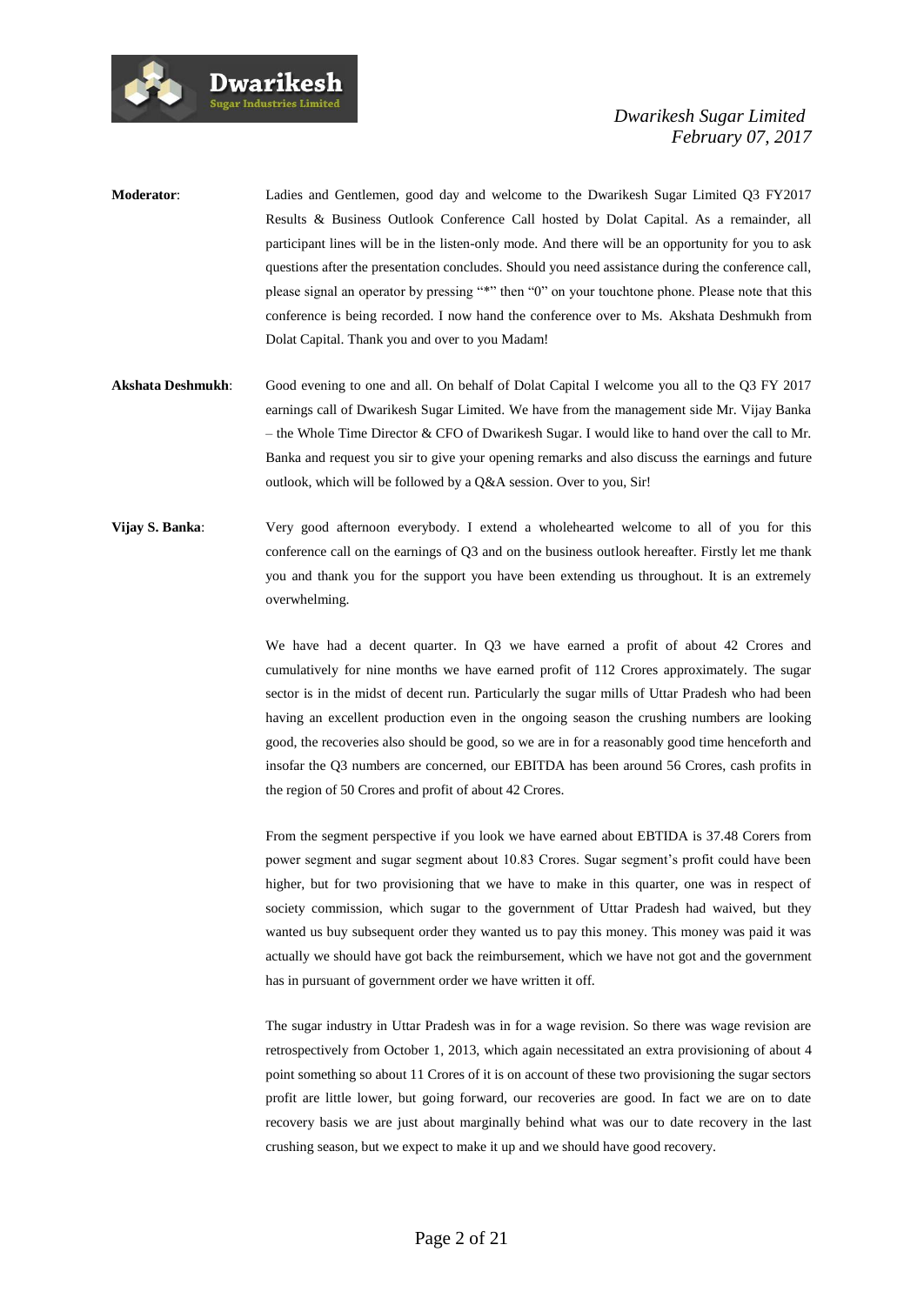Production numbers are looking good and we had crushed last season 210 lakh quintals of sugarcane and this year, we expect at least about 10% to 15% more crushing this year. By conservative estimate we should crush at least about 235 lakh quintals, but even the number could be little higher also and recoveries continue to be good.

The country's production is on the lower side. ISMA has estimated that we will be producing about 21.3 million tonnes, but UP is having a good run also the demonetization has got a good impact on the sugar industry in UP mainly because the sugarcane, which should have otherwise got diverted to Khandsari and the Jaggery manufacturers has not been diverted. These two sectors typically purchase sugarcane by paying cash, so they suffered a handicap but we also faced a little impact of demonetization because our sugar sale in the Q3 suffered, there was a setback on the sugar sale. We sold only about 5.23 lakh quintals of sugar and to begin with the realizations in the month of October were impressive more than 3600, but November and December the realization was in the lower side, but the momentum is back now. Our January realizations have been in excess of 3600 so things are looking good though. We on our part are constantly making efforts to enhance our efficiencies and improve our recoveries. That is about it. I will leave the floor open for questions.

- **Moderator**: Thank you Sir. Ladies and Gentlemen we will now begin the question and answer session. The first question is from the line of HR Gala from Panav Capital. Please go ahead.
- **HR Gala**: Congratulations for good set of numbers. Sir just wanted to know in the nine months what has been our yield?
- **Vijay S. Banka**: You mean the recovery Sir?
- **HR Gala:** Yes recoveries.
- **Vijay S. Banka**: We had some production in April, which actually is categorized for the season 2015-2016 because that was an extension of season is 2015-2016. In the current crushing season 2016-2017 our recoveries on till December 31, 2016 has been 10.77%, but it has improved over the last few days and if you ask me to date recovery I will just tell you the number, my to date recovery is the 11.07% and this is the time and the recovery starts improving, we get what is called as plant sugarcane and we have a extensive spread of early variety sugarcane so hereafter the recoveries get better only. To date recovery during the season is 11.07% it should get better in the next quarter.
- **HR Gala:** Fourth quarter it could be around 11.5% as we were earlier contemplating?
- **Vijay S. Banka**: We should get that kind of recovery. Last crushing season our total recovery was 11.73%. Our endeavor is to match that recovery, but you are right when you say March 31, yes March 31, we may not reach that 11.73% because in one of the plants are crushing is still be on going up to April. So by the time our crushing comes to a total for the season we should be closer to the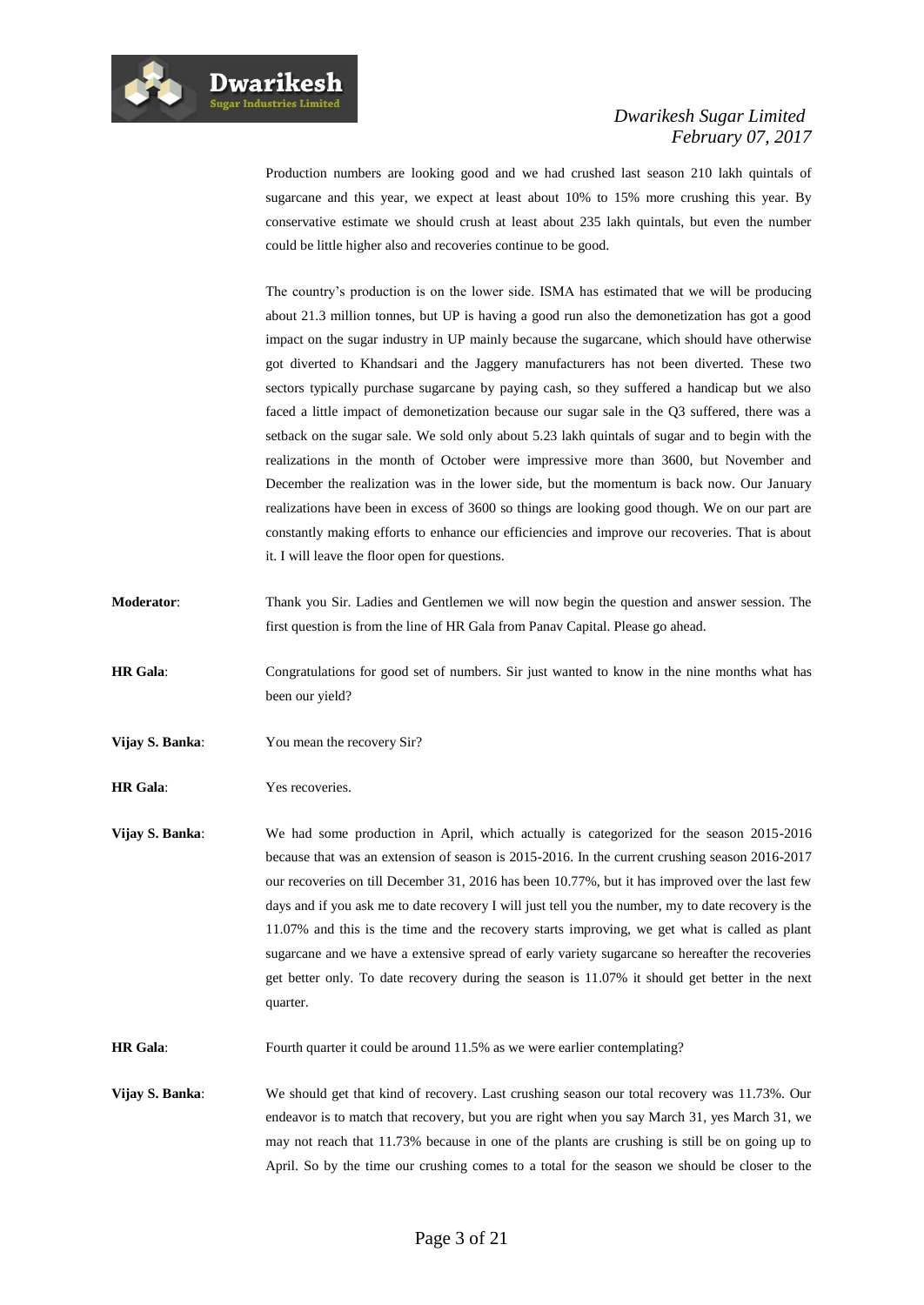

number of the last year. We are making all efforts, climate etc., some unforeseen circumstances we cannot predict.

- **HR Gala:** As you said Sir now the prices have been more than 3600 so that trend should continue for remaining one or two months?
- **Vijay S. Banka:** Yes it should continue. You see internationally the prices are good. Domestically the prices are good the demand. The glut which existed in the sugar industry in the last many years is now not there although the demonetization has led to some compression of the demand and the sugar consumption but overall position is comfortable and in favor of the sugar industry.
- **HR Gala:** This 3600 is the price that we are realizing right?

**Dwarikesh** .<br>Sugar Industries Limited

**Vijay S. Banka:** We have realized in January, which in February the realizations are closer to 3700.

- **HR Gala:** Sir as far as the quantity of sugar to be sold in Q4 how much it should be around 60000?
- **Vijay S. Banka:** No, we should sell more actually see our sales in like I explained our sales during Q3 got impacted because of the demonetization but Q4 the sales should be good. So far the sales is brisk our attempt would be to sell at least about 8 lakh quintals of sugar.
- **HR Gala**: 8 lakhs.
- **Vijay S. Banka:** Yes we will try but then market conditions are never known 7 to 8 lakhs would be a reasonable guess I would say.
- **HR Gala:** That means we will be crossing what we did last year is it not?
- **Vijay S. Banka:** In terms of total sales last year we have so far...
- **HR Gala:** We had 25.9.
- **Vijay S. Banka:** Yes, we have already done about 17.48 lakh quintals for the three quarters we should the prices are good. Our endeavor would be to sell as much sugar as this possible we have to every given price we try and sale sugar we do not hold on to the stock.
- **HR Gala**: As far as the power generation is concerned what kind of unit realization, this unit generation do you expect now?
- **Vijay S. Banka**: Last year we sold nearly 13 Crores units of power this year our crushing number of days are going to be more so our power generation and our power sale will be more than what it was last year in Q4 you will see the power generation at its working at its full capacity and so the power evacuation also.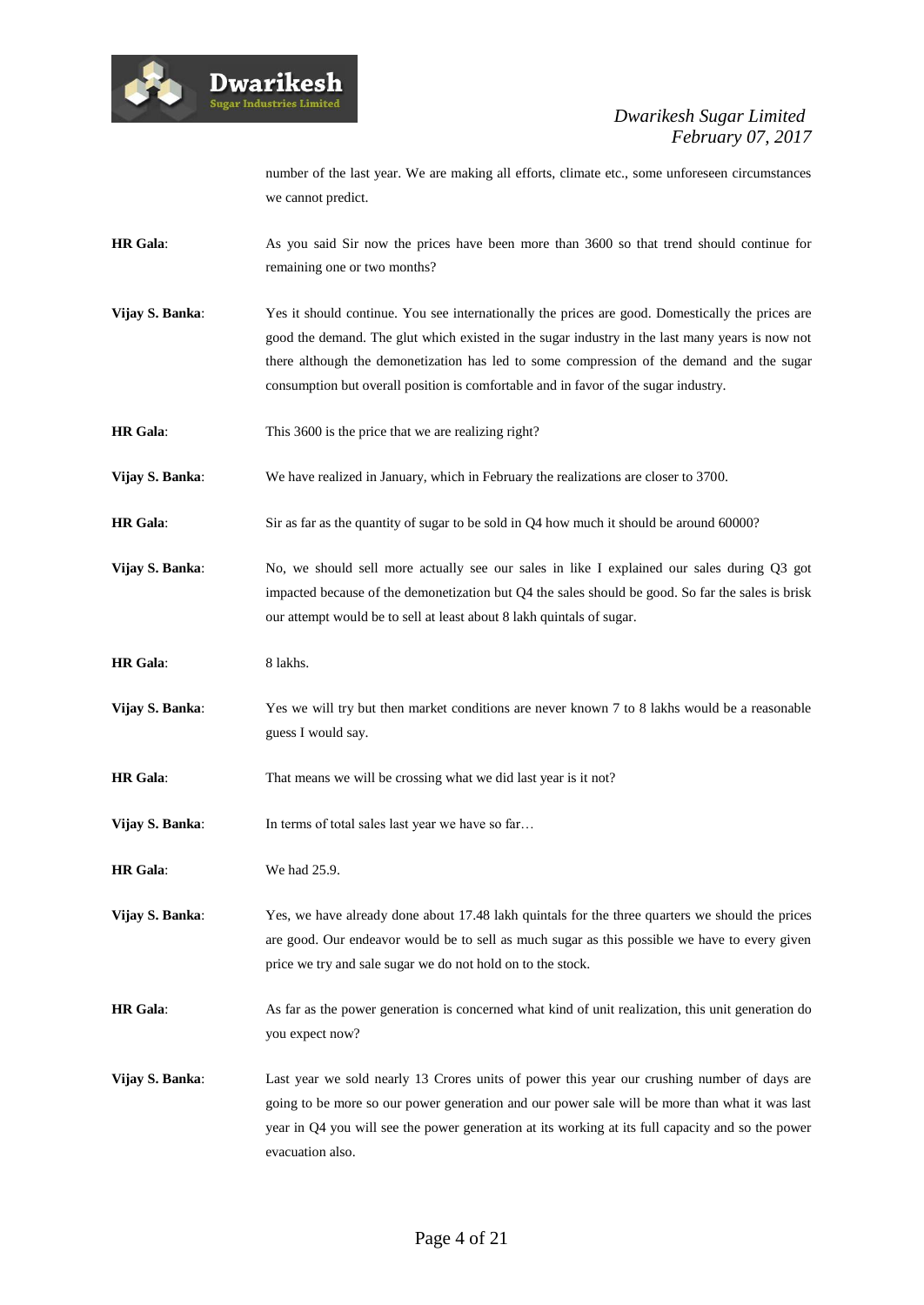

| <b>HR</b> Gala: | The tariff remains the same more or less?                                                                                                                                                                                                                                                                                                |
|-----------------|------------------------------------------------------------------------------------------------------------------------------------------------------------------------------------------------------------------------------------------------------------------------------------------------------------------------------------------|
| Vijay S. Banka: | Tariff is marginally higher. My last year's average realization was 4.88. This year it is about Rs.5<br>marginally higher because that revision is there every year was about 0.10 to 0.11 paisa.                                                                                                                                        |
| <b>HR</b> Gala: | Sir as far as capex is concerned we were planning some 25 Crores type of capex that you have?                                                                                                                                                                                                                                            |
| Vijay S. Banka: | We were planning on the distillery front, not 25 actually it would be more about 40 to 50 Crores,<br>but so far we have not been able to freeze on any technology. So we are just watching and we are<br>waiting and watching and so far we have not come to any conclusion on that.                                                     |
| <b>HR</b> Gala: | So in FY2017 there will not be any major capex?                                                                                                                                                                                                                                                                                          |
| Vijay S. Banka: | None.                                                                                                                                                                                                                                                                                                                                    |
| <b>HR</b> Gala: | Sir last question from my side, will there be MAT in this year, because so far we have not<br>provided any tax MAT?                                                                                                                                                                                                                      |
| Vijay S. Banka: | There will be MAT there will be of course MAT provisioning will have to be made.                                                                                                                                                                                                                                                         |
| <b>HR</b> Gala: | Okay there will be MAT.                                                                                                                                                                                                                                                                                                                  |
| Vijay S. Banka: | Yes.                                                                                                                                                                                                                                                                                                                                     |
| <b>HR</b> Gala: | So that will be roughly about 20%?                                                                                                                                                                                                                                                                                                       |
| Vijay S. Banka: | Yes about 21 point some odd percentage.                                                                                                                                                                                                                                                                                                  |
| <b>HR</b> Gala: | So we will make provision at the end of this year?                                                                                                                                                                                                                                                                                       |
| Vijay S. Banka: | Yes we have been making always at the end of the third year. There will be a deferred tax<br>liability provision actually. The MAT is on the one side, expenditure on the other side. It remains<br>as and advance which is to be adjusted on full rate of taxation for the next year. So deferred tax<br>liability provision will come. |
| <b>HR</b> Gala: | So as far as our P&L is concerned what will be the total tax expense we will be showing<br>including deferred tax liability and MAT?                                                                                                                                                                                                     |
| Vijay S. Banka: | It will all depend on maybe in the next one month or so the picture will become more clearer.                                                                                                                                                                                                                                            |
| <b>HR</b> Gala: | But will it be closer to marginal rate?                                                                                                                                                                                                                                                                                                  |
| Vijay S. Banka: | Which is what Sir?                                                                                                                                                                                                                                                                                                                       |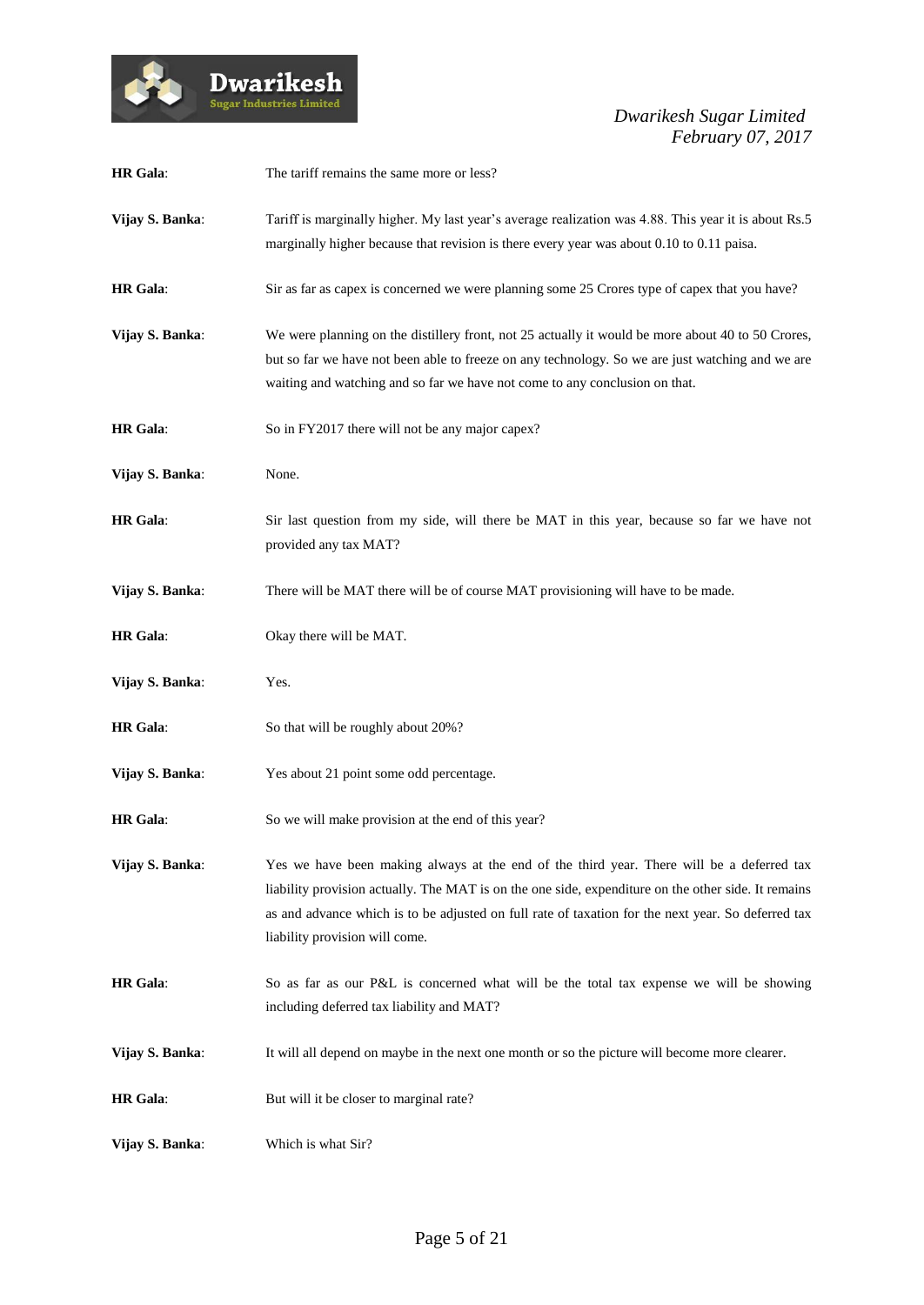

**HR Gala:** I mean the total tax provision that we will make in P&L that is the MAT liability plus any deferred tax liability?

- **Vijay S. Banka:** See the provision in P&L will come. The provision will be mainly in respect of deferred tax liability on the, if you see MAT provisioning is normally P&L neutral whereas it impacts the cash flow there is deferred tax liability is cash neutral but impact the P&L.
- **HR Gala:** Thank you very much Sir. Wish you all the best.
- **Moderator**: Thank you. The next question is from the line of Nimish Sheth from GT Advisory. Please go ahead.
- **Nimish Sheth**: I have a couple of questions. The first one is Sir you sold 5.23 lakh quintals of sugar during the quarter, could you give us the split between how much of this was from the old inventory the previous sugar season how much is from the current sugar season and have you completed selling now the whole inventory during the quarter all the expense somewhere?
- **Vijay S. Banka:** As of September 30, 2016 we had inventory of 4.43 lakh quintals of sugar out of which we have sold about 3.78 which means on the December 31, 2016 I had from my earlier seasons provision of about 64600 odd quintals of sugar which has been subsequently sold in January it is all over now and in the current season I have produced about 961400 quintals of sugar out of which also I have sold about 144000 odd sugar so I am on December 31, 2016 I have about 8.81 lakh quintals of sugar in my stock.
- **Nimish Sheth**: It was 8.81 lakhs.
- **Vijay S. Banka:** Yes, so out of which 64600 is our previous season and the rest is of the current season.
- **Nimish Sheth:** Yes, and the average valuation of the inventory?
- **Vijay S. Banka:** It would be about approximately 3300 Sir.

**Nimish Sheth**: Second question actually I have got the inventory number and the last question is on the debt front you have been continuously dropping your debt numbers long-term, short-term etc., what is the target of reduction for the current quarter now?

**Vijay S. Banka:** Sir current quarter we are not contemplating any significant reduction. I will tell you what happens is typically in the season the focus is on making the sugarcane price payment, so we have already done substantial prepayments in the past so whatever scheduled and obligations are there they will all be paid and depending upon how much sugar we sell and depending upon our cash flows we might do some accelerated repayment in the current quarter also, but you will see a major reduction in our debt in Q1 of 2017-2018 and our endeavor is to become long-term debt free by March 31, 2018.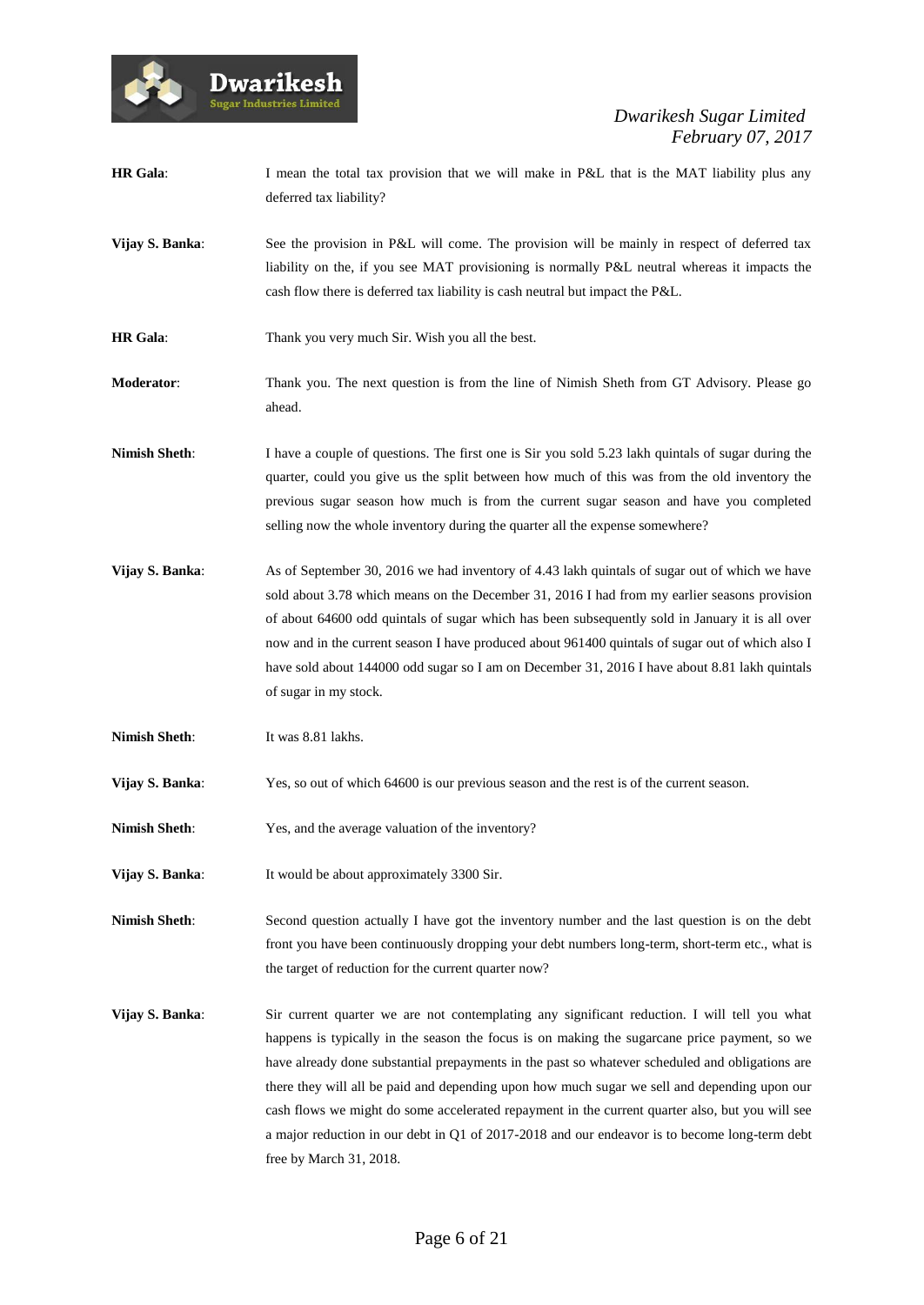

**Nimish Sheth:** Thank you very much. That is all from my side. Thank you.

- **Moderator**: Thank you. The next question is from the line of Aman Sonthalia from AK Securities. Please go ahead.
- **Aman Sonthalia**: Congratulations for good set of numbers. Sir I just wanted to know regarding the country's figure which it might saying it will be around 213 lakh tonnes, but you are talking of 232 lakh tonnes, but my internal estimate is around 190 to 193 lakh tonnes and the share Karnataka is almost close and virtually there will be no production, very low production from Andhra, Telengana and Tamil Nadu, so where from you are to getting this 213 lakh tonnes of figure?
- **Vijay S. Banka:** Yes, that is the question that should be addressed to ISMA not to me I will go by ISMA estimate.
- **Aman Sonthalia**: No but you are a member of ISMA know that is why I am asking you this question.
- **Vijay S. Banka**: True, we are member of ISMA. They have done their own survey based on various numbers of various states for example in UP they are expecting a production of about 8.2 million tonnes, well these are all estimates you see they could always go a little haywire. I am not disputing that fact but as of now would go by the ISMA estimate and we are as an individual company as far as we are concerned we are happy and comfortable selling our sugar at a good price.
- **Aman Sonthalia**: Sir one more thing; that a lot of cane, which diverted to Pansari is going back to the sugar factories because of demonetization?
- **Vijay S. Banka**: Yes absolutely.

**Aman Sonthalia:** Sugar mills are paying a very good very promptly they are paying to some sugarcane farmers?

- **Vijay S. Banka:** We are ahead of scheduling making the payment to the farmers. We are statutorily allowed 14 days time to make the payment for cane purchase but we are following a weekly payment cycle so in that sense we are ahead of schedule so farmers are getting payment on time from sugar mill and Khandsari and Kholo's historically they have always purchased cane at they are rather unscrupulous buyers they buy paying cash and they are not very and not they pay cash and there are varying prices depending upon the season they charge, they make the payment to the farmers so farmers are in a comfortable position and they are happy supplying sugarcane to us and you are right actually the diversions percentage is much lesser now?
- **Aman Sonthalia**: My question is that whatever sugarcane which used to be diverted to the Khandsari was use to know sugar and that sugar of supply chain in the market but that sugar is not accounted for right now the sugarcane has been diverted to the sugar factories and which are accounted for and my question is that the production which will be shown will be include that Khandsari sugar which they will produce?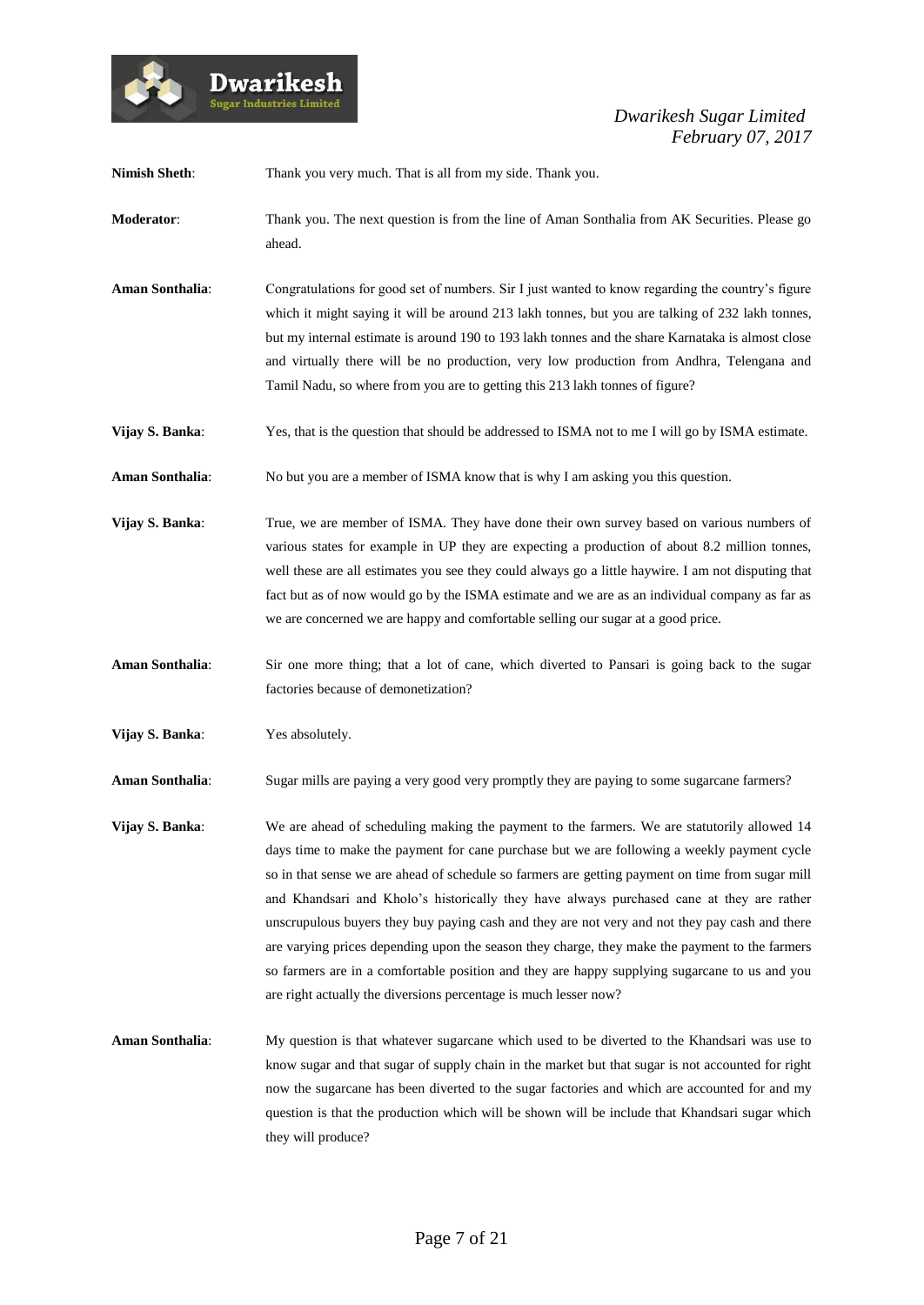

| Vijay S. Banka:        | No we are talking about regular sugar produce not the alternative sweeteners we do not account<br>for the alternative sweeteners.                                                                                                                                                                                                                                                                                                                                                                              |
|------------------------|----------------------------------------------------------------------------------------------------------------------------------------------------------------------------------------------------------------------------------------------------------------------------------------------------------------------------------------------------------------------------------------------------------------------------------------------------------------------------------------------------------------|
| Aman Sonthalia:        | But that the ISMA figure includes Khandsari figures?                                                                                                                                                                                                                                                                                                                                                                                                                                                           |
| Vijay S. Banka:        | No it does not include.                                                                                                                                                                                                                                                                                                                                                                                                                                                                                        |
| <b>Aman Sonthalia:</b> | So that is what I want to expect ultimately Khandsari is producing this                                                                                                                                                                                                                                                                                                                                                                                                                                        |
| Vijay S. Banka:        | What perhaps you are trying to say is that together regular sugar plus Khandsari sugar<br>availability will be lesser because Khandsari production in any case will come down because of<br>demonetization.                                                                                                                                                                                                                                                                                                    |
| Aman Sonthalia:        | So ultimately they are supplying will be much lesser than what the figures will show?                                                                                                                                                                                                                                                                                                                                                                                                                          |
| Vijay S. Banka:        | These numbers, which ISMA has published, is the regular production number of the sugar<br>industry organized sugar industry, which does not include any Khandsari numbers.                                                                                                                                                                                                                                                                                                                                     |
| Aman Sonthalia:        | Yes, that will be around 5 to 6 lakh tonnes or it will be more than that.                                                                                                                                                                                                                                                                                                                                                                                                                                      |
| Vijay S. Banka:        | I would not have any concrete number on the Khandsari production number.                                                                                                                                                                                                                                                                                                                                                                                                                                       |
| Aman Sonthalia:        | Sir next question is regarding this consumption. ISMA is talking of 242 lakh tonnes of sugar as I<br>mentioned for the current season but I do not think that there is any demand destruction in the<br>market because I am talking a lot of wholesalers and retailers I do not think that even a kg it the<br>system is there only for one month there was a demand led in the month of December and<br>November?                                                                                             |
| Vijay S. Banka:        | Yes, November, December the demand was lesser.                                                                                                                                                                                                                                                                                                                                                                                                                                                                 |
| Aman Sonthalia:        | Yes, but as it might be there is an increased demand in the month of January and February?                                                                                                                                                                                                                                                                                                                                                                                                                     |
| Vijay S. Banka:        | There is recovery no doubt about it but we will have to wait and see how much will be the exact<br>consumption number.                                                                                                                                                                                                                                                                                                                                                                                         |
| Aman Sonthalia:        | Sir one more thing that regarding a lot of people had apprehension regarding your profit in the<br>sugar division because in the last quarter you have shown a very good profit in the sugar division<br>and this quarter the profit is very, very low?                                                                                                                                                                                                                                                        |
| Vijay S. Banka:        | Exactly that is what I explained you see about 11 Crores is on account of that extra provisioning<br>that we have made which has all been accounted for in the sugar segment number one. Number<br>two the sugar sales is also lesser let me recapitulate the numbers of the earlier quarters. In the<br>first quarter we showed 792000 quintals of sugarcane, the second quarter we sold 659000 and in<br>this quarter 5.23 lakh quintals of sugar, so one is extra provisioning, number two lesser sales and |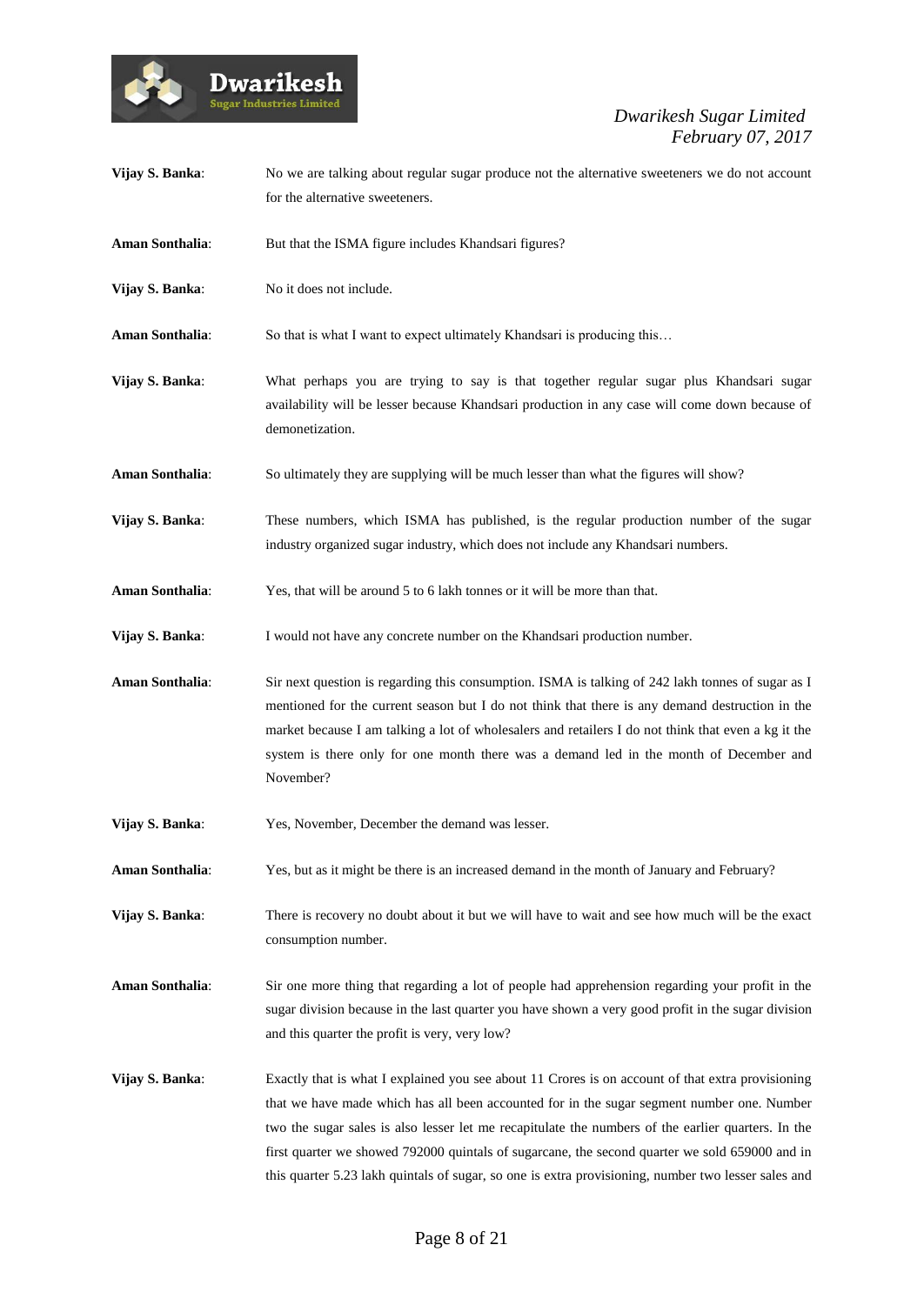

number three also because we will follow an accounting whereby cumulatively we account for the overheads so in the September quarter our stock valuation was at around Rs.2900 so the contribution has been nearly Rs.600, 3517 is the price that which we have sold sugar. So Rs.600 approximately multiplied by the quantity and less the expenditure you get that number of whatever number we have shown in the segment sale.

- Aman Sonthalia: Even I think that the 65000 of the old sugar have been not sold?
- **Vijay S. Banka:** Yes that has been sold in January.
- **Aman Sonthalia**: So out of this 525 around 150 or 160 will be new sugar that cost around 3300?
- **Vijay S. Banka:** Absolutely.
- **Aman Sonthalia**: My next question is regarding working capital sir what is the cost of working capital at the moment?
- **Vijay S. Banka:** At the moment it is around 10%.
- Aman Sonthalia: And it will come down further?
- **Vijay S. Banka:** Yes we are attempting. Presently it was much higher we brought it down to because of our upgrade in the rating we are now in the A category we are in A- with stable outlook so with the improvement in our rating our rate of interest has come down to 10.05% in case of working capital and based on our March numbers once again we will be approaching the rating agencies for an upgrade is possible.
- Aman Sonthalia: Any planning for dividend and split?
- **Vijay S. Banka**: The banks internal rating also will be due for revision after the audited balance sheet of March 2017.
- Aman Sonthalia: And any planning for interim dividend and stocks?
- **Vijay S. Banka:** Not as of now Sir. Interim dividend we already completed nine months so now we are going to be in the month of very soon our year will be coming to an end so as of now there is no planning but yes we are thinking ways and means of maximizing our shareholders happiness and satisfaction.
- **Aman Sonthalia**: Thank you.
- **Moderator**: Thank you. The next question is from the line of Ritesh Poladia from Girik Capital. Please go ahead.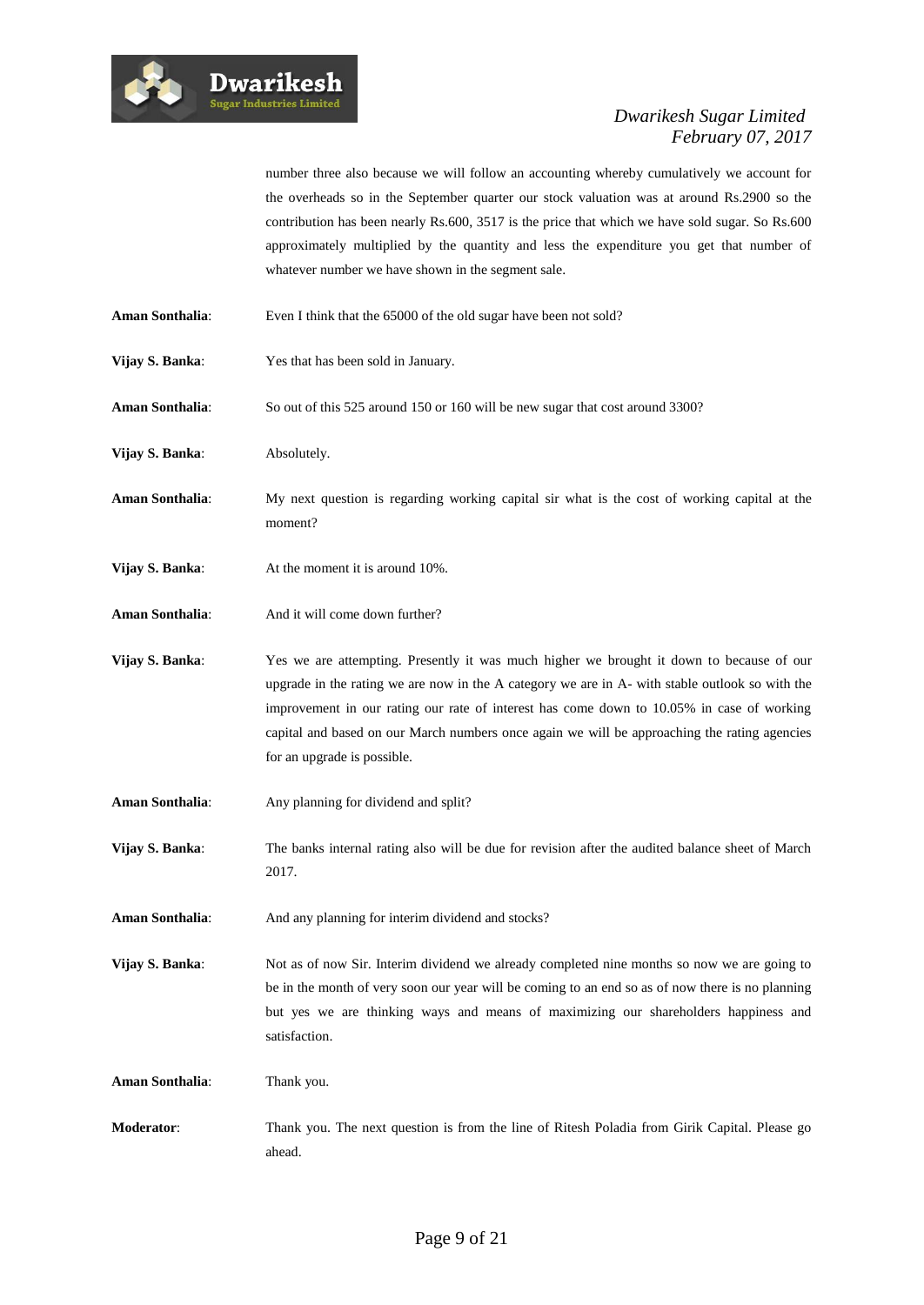

| <b>Ritesh Poladia:</b> | Thank you for giving me an opportunity. Sir can you give us the status of our ethanol project?                                                                                                                                                                                                                                                                                                                                                                                                                                                                                                                                                |
|------------------------|-----------------------------------------------------------------------------------------------------------------------------------------------------------------------------------------------------------------------------------------------------------------------------------------------------------------------------------------------------------------------------------------------------------------------------------------------------------------------------------------------------------------------------------------------------------------------------------------------------------------------------------------------|
| Vijay S. Banka:        | Nothing has happened so far in fact even in the last concall also when we were discussing we<br>were examining the few technologies but nothing concrete has come in front of us so we have<br>nothing so far no decision has been taken. The affluent treatment is a big challenge in case of<br>ethanol, which is what we are trying to address and ethanol continues to be a profitable and a<br>very rewarding segment in spite of the fact that the government prices have come down by Rs.6 a<br>liter, but we are examining Sir at the right time I will give you an update on the increasing our<br>footprint in the ethanol segment. |
| <b>Ritesh Poladia:</b> | So can this firm up that plan by March or you have not taken any decision?                                                                                                                                                                                                                                                                                                                                                                                                                                                                                                                                                                    |
| Vijay S. Banka:        | When I take last concall I thought I will be able to firm it up in the next two months but as of<br>now there has not much clarity. I cannot commit on a March date that we will be able to firm up<br>our plans.                                                                                                                                                                                                                                                                                                                                                                                                                             |
| <b>Ritesh Poladia:</b> | So this QIP money we would have used for the prepayment of debt?                                                                                                                                                                                                                                                                                                                                                                                                                                                                                                                                                                              |
| Vijay S. Banka:        | Absolutely Sir on the same debt.                                                                                                                                                                                                                                                                                                                                                                                                                                                                                                                                                                                                              |
| <b>Ritesh Poladia:</b> | Sir second book keeping question can you give us the cogen how many units we would have sold<br>in this quarter?                                                                                                                                                                                                                                                                                                                                                                                                                                                                                                                              |
| Vijay S. Banka:        | See we have sold in this quarter roughly 29 Crores of power, which has come at an approximate<br>realization of about Rs.5 a unit so 29 dividend about 5.8 Crores units approximately we must<br>have sold.                                                                                                                                                                                                                                                                                                                                                                                                                                   |
| <b>Ritesh Poladia:</b> | This would be about 12%, 13% growth from the last year?                                                                                                                                                                                                                                                                                                                                                                                                                                                                                                                                                                                       |
| Vijay S. Banka:        | Last year the cogen revenue was much lesser not because, because of the fact that we started our<br>season late in the last crushing season. This year we advanced our crushing start date. Last year<br>for example we started all our plan from around the 22nd or 25th of November this time two of<br>our plants we started on the 8th of November and one plant we started on the 14th of November.<br>So since we the plant ran for more number of days income from cogen is higher.                                                                                                                                                    |
| <b>Ritesh Poladia:</b> | So in the distillery also are we still externally selling the molasses?                                                                                                                                                                                                                                                                                                                                                                                                                                                                                                                                                                       |
| Vijay S. Banka:        | Yes we are selling two-thirds of our molasses gets sold externally.                                                                                                                                                                                                                                                                                                                                                                                                                                                                                                                                                                           |
| <b>Ritesh Poladia:</b> | One final question Sir, now the sugar production might be less for the next year also so do you<br>think that there would be some government policy regarding import?                                                                                                                                                                                                                                                                                                                                                                                                                                                                         |
| Vijay S. Banka:        | It is already that sword is hanging on our head all the times, because those rumors are always<br>there but at the moment the government has convinced that there is no requirement for import. I                                                                                                                                                                                                                                                                                                                                                                                                                                             |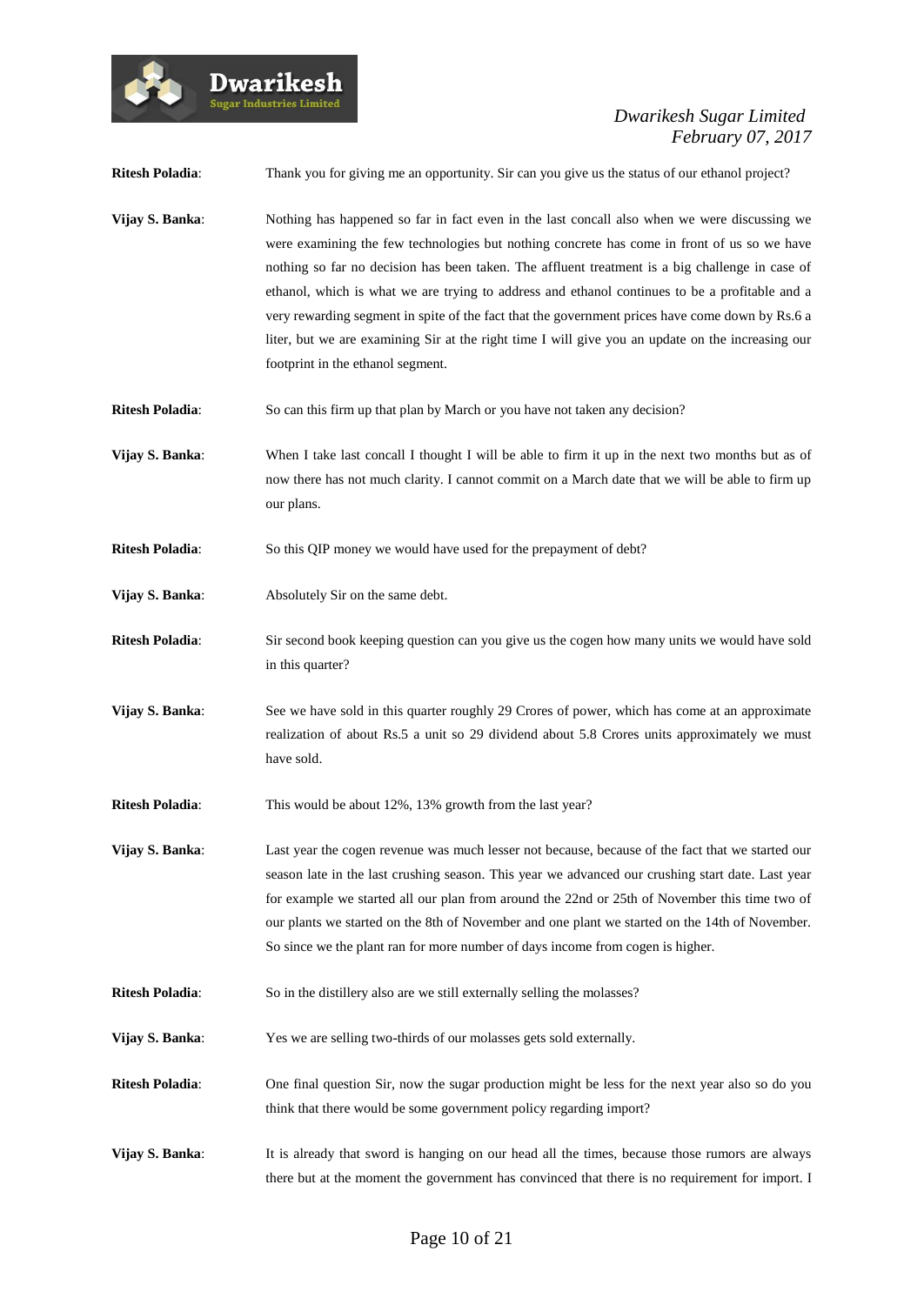

will just explain to you the sugar balance the season 2016-2017 we started with putting by stock of 7.7 million tonnes and this year as far as ISMAs estimate we expect to produce about 21.3 million tonnes so which means the sugar available is about 29 million tonnes. This consumption being around 24.5 million tonnes so closing stock will be 4.5 to 5 million tonnes. Now this is equivalent to two months consumption. Now the state of Maharashtra has received bountiful of rainfall so in any case Maharashtra sugar mills start their crushing operations in the month of October. As far as UP sugar mills are concerned we have Diwali in this time in the middle of October it is an early Diwali so the tendency on the part of the sugar mills is to start the crushing immediately after Diwali so we might also start early in the past we always used to shy away from starting early because our recoveries use to be very, very poor in the month of November the recoveries would get only better progressively, but now with our increasing with more of early variety in it spread increasing reaching more and more even at the beginning of the season we are able to get decent recoveries so UP sugar mills also may start early of course the big question will be on the sugarcane price for season 2017-2018.

- **Ritesh Poladia**: Sir one final question right now you are selling at about 3700-lakh quintal. What would be the imported sugar without custom duty as of now?
- **Vijay S. Banka:** See imported sugar, raw sugar price is around 21 to 21.5 cents and white sugar is around \$540 per metric tonnes. Now \$540 if you convert it at today's rate it comes to about Rs.36700 per metric tonnes. You add to that ocean freight etc., etc., Inland clearances, transportation our logistics cost delivery will come two months later so forward premium etc., the cost will be more than and there will be no import parity, same is the case with raw sugar even at 21.5 cents which you convert it into USD per metric tonnes plus conversion charges, oceans rate etc., as of now there is not much of parity. You see what will happen is the moment let us assume that that government reduces the duty to 0% so if the news the world comes to know that India is going to import sugar that international prices will raise from there.
- **Ritesh Poladia:** So current prices can be sustainable for the next year also?
- **Vijay S. Banka**: Yes, it looks sugar balance and sugar sector seems pretty good till about September 2018 the sugar balance and sugar prices are looking good.

**Ritesh Poladia:** That is all from my side. Thank you very much Sir.

**Moderator**: Thank you. The next question is from the line of Achal Lohade from JM Financial. Please go ahead.

**Achal Lohade**: Thank you for the opportunity. Congratulations for good set of numbers. Sir couple of questions one in terms of the cane society commission you said that you have basically written it off what foresee numbers and what was the per quintal?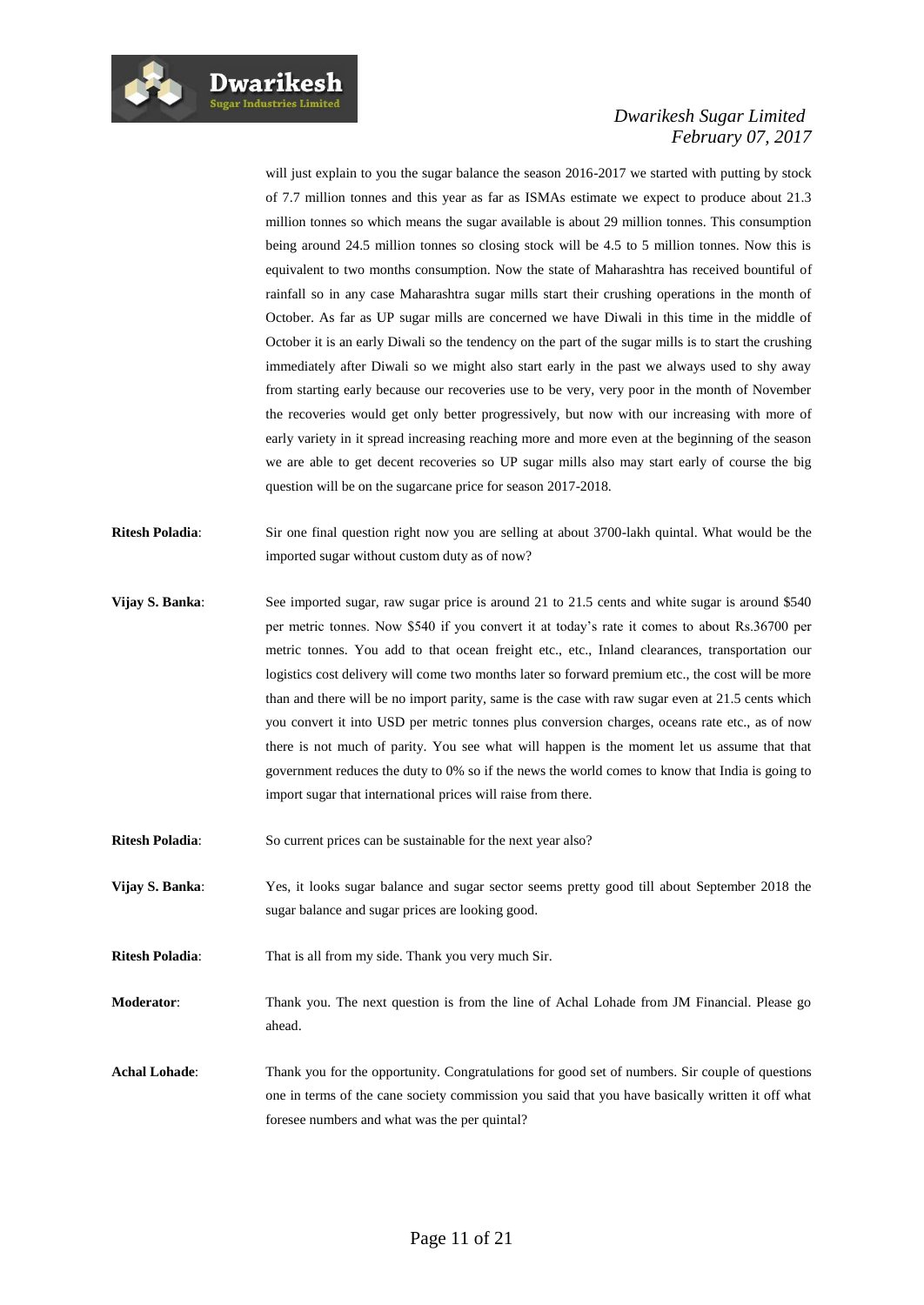

- **Vijay S. Banka:** This was Rs.3 a quintal for the last crushing season 2015-2016 by our government order the government said you pay and it will be reimbursed that was the situation so which is why we had accounted for it as an income in the last year and then in the current quarter the government passed an order state government of Uttar Pradesh that this is not going to be reimbursed to us so we had to write it off. The claim, which was considered receivable, has been right now. So it was Rs.3 a quintal on a crushing of cane purchase about 210-lakh quintal so roughly 6.32 Crores has been written off.
- Achal Lohade: It is only for the 2.1 million tonnes?

**Dwarikesh** .<br>Sugar Industries Limited

- **Vijay S. Banka:** 210 lakh quintals of sugarcane purchased Rs.3 a quintal so it works out to 6.32 Crores.
- Achal Lohade: What is the landed cost of cane currently for this season?
- **Vijay S. Banka:** See the government has announced a price of Rs.305 a quintal for the general variety of sugarcane delivered at date. I will just explain this to you, the pricing is as follows 305 for the general variety cane delivered at factory gate, 350 for early variety cane delivered at factory gate, Rs.300 for rejected variety delivered at factory gate. Now if that the farmers deliver it at the centers at the designated centers and not at the factory gate there is a transportation rebate of Rs.8.75 and so which means effectively which was there in the last crushing season also so that is not the difference so the difference is the government has increased the cane price by Rs.25 plus society commission they have fixed it at Rs.4.50 which was waived off in the last year like I explained it was reduced to Rs.3 then for this year the government is very clear now you have to pay this Rs.4.50 paise and purchase tax hitherto which was waived has not been waived this year. So 25 plus 650 so 3150 is effectively the increase in the sugarcane price this year.
- Achal Lohade: Sorry purchase tax you said how much?
- **Vijay S. Banka:** Rs.2 a quintal of sugarcane purchased which was waived in the past so it is now not waived so it is just not Rs.25 increase it is Rs.31.50 increase over the last year is what I am trying to say. So the landed cost would be 305 plus another Rs.6.5 so 311.50 plus both of us who have more of early verities there could be increase additional cost because we pay Rs.10 more for the early variety because we get better recoveries from there so the landed cost could be anything between it could be around Rs.320.
- **Achal Lohade**: What would be the contribution of early variety in the total mix Sir?
- **Vijay S. Banka**: It will be substantial. In case of our Bundki unit, which we also call Dwarikesh Nagar Unit the spread, is nearly 80% and there we get the best of recoveries in fact our recoveries are the best. Even today our recoveries are the best in the whole of North India so there the spread is much more. The second unit Afzalgarh which we call Dwarikeshpuram, there the spread could be about 65% and the third unit where we get little lower recovery the spread is around 30% to 35% the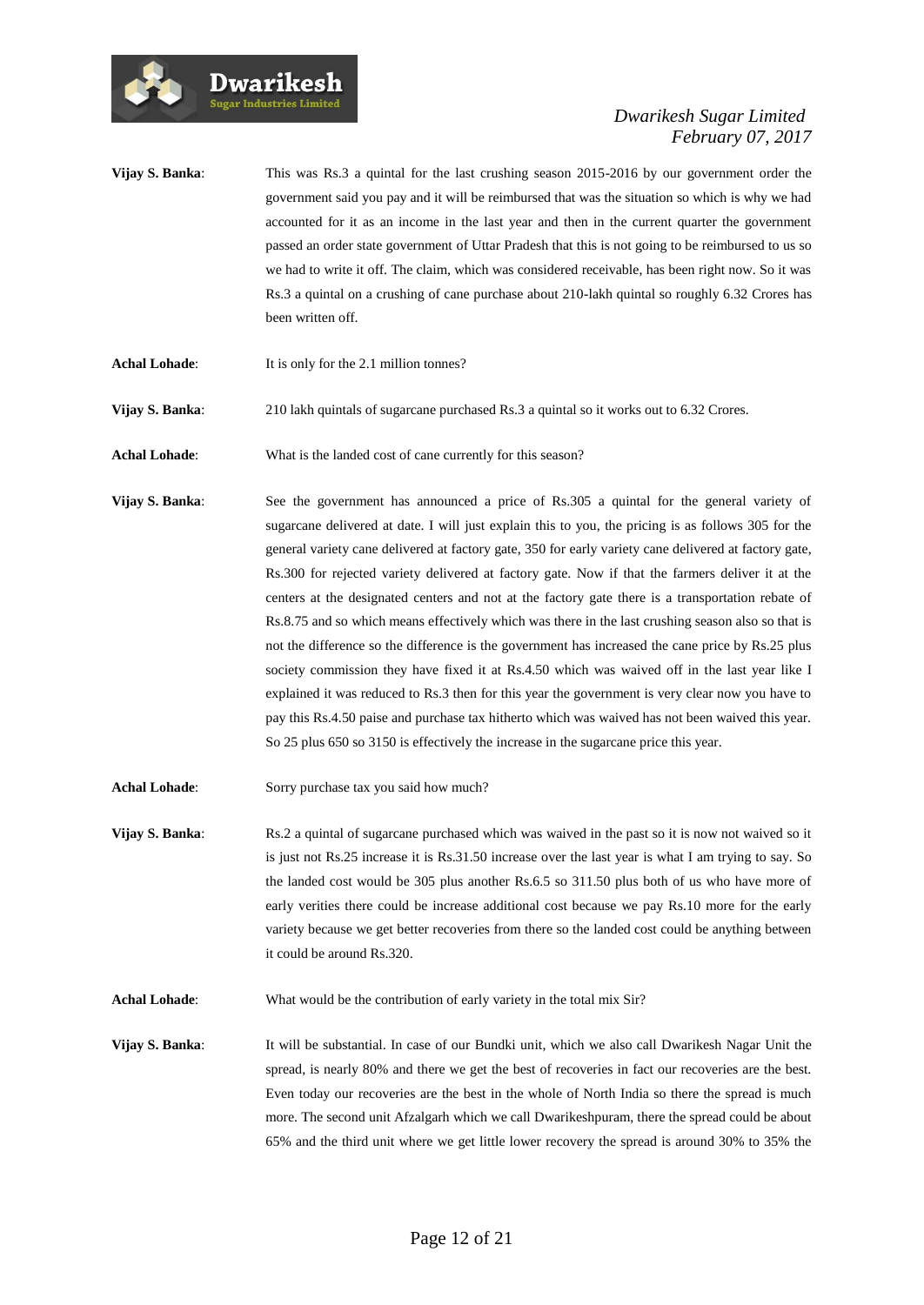

effort, which to see that we have more and more of early variety. The cost that we pay is only Rs.10 but the recovery benefits are much more.

- **Achal Lohade**: What would be the difference would you have a general commentary on that how much would that the incremental of recovery?
- **Vijay S. Banka:** No, you see at any given point it is actually vary it is not that there is an standard difference between the early variety recovery and the late variety in the rejected variety recovery. For example in this during the start of the season when you crush the early variety ratoon sugarcane you could get a recovery of 10% and the general variety you would get about 8.5% or so progressively that spread becomes little lesser.
- Achal Lohade: But on an entire season basis it be could?
- **Vijay S. Banka**: Yes you could take it as 1%.
- **Achal Lohade:** And is that the yield also higher for the form of what is it last year>
- **Vijay S. Banka**: Yes of course yes, you see there is a wonderful variety called 238, which has brought about a revolution in the state of Uttar Pradesh. The farmers are getting better yield we are getting better recovery so all are happy.
- **Achal Lohade**: Is it similar to Arsali crop is it?
- **Vijay S. Banka**: Yes, and you see another effort that we are making in UP is of course it is being done on a very small scale. We are trying to have this what is called as winter cropping where we are trying to increase the cycle of the crop to 12 to 15 months so have seen phenomenal results where farmer gets nearly 50% more yields and the recoveries are also fabulous so all constant R&D efforts are always made to improve the farmers yield and our recovery as well.
- **Achal Lohade**: Sorry I missed, you said 12 to 15 months crop is that the 238-variety crop?

**Vijay S. Banka:** Yes 238-variety crop. Presently what we are crushing 238 is the regular 8 to 10 months crop but the plantation methods are we are trying to for a small portion of the area let us say for about 500 to 1000 hectares we are going in for autumn planting where that crop will be available after 12, 15 months but the results are going to be phenomenal there.

- **Achal Lohade**: So this present 238 variety you said eight to ten month crop anyway it planted typically?
- **Vijay S. Banka**: You see something is planted in the month of January whatever ratoon gets emptied that was planted in January and thereafter once the season is over then it is planted.
- **Achal Lohade**: The January to March kind of season.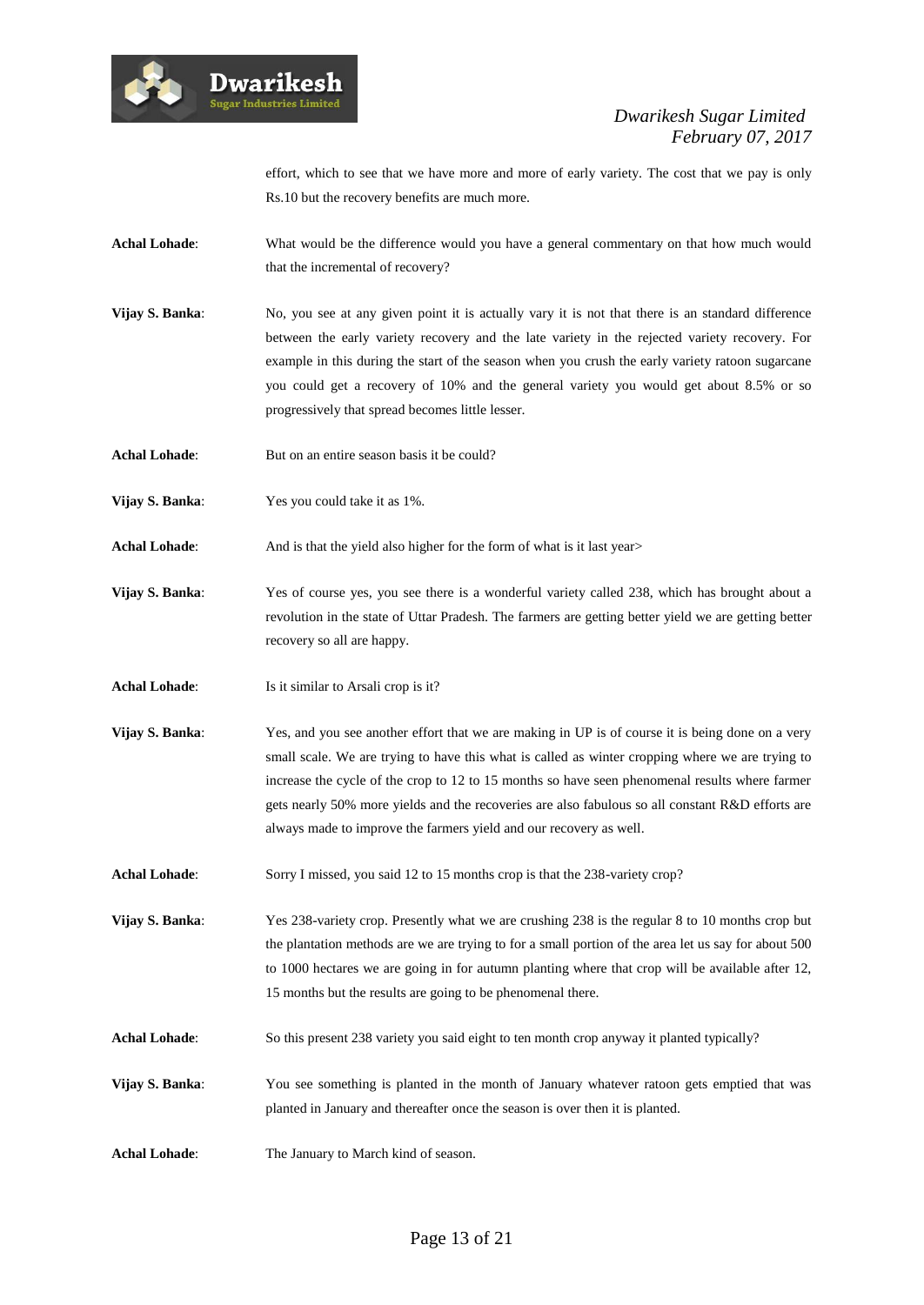

| Vijay S. Banka:      | Yes.                                                                                                                                                                                                                                                                                                                                                                                                                                                                                                                                                                                                                                                                                                                                                                                                                                                                                                   |
|----------------------|--------------------------------------------------------------------------------------------------------------------------------------------------------------------------------------------------------------------------------------------------------------------------------------------------------------------------------------------------------------------------------------------------------------------------------------------------------------------------------------------------------------------------------------------------------------------------------------------------------------------------------------------------------------------------------------------------------------------------------------------------------------------------------------------------------------------------------------------------------------------------------------------------------|
| <b>Achal Lohade:</b> | So even for a eight ten months crop that variety the yields are higher you are saying?                                                                                                                                                                                                                                                                                                                                                                                                                                                                                                                                                                                                                                                                                                                                                                                                                 |
| Vijay S. Banka:      | Yes we are getting good recoveries in case of early varieties.                                                                                                                                                                                                                                                                                                                                                                                                                                                                                                                                                                                                                                                                                                                                                                                                                                         |
| <b>Achal Lohade:</b> | So just on a theoretical basis then UP can produce much more than 8, 9 million tonnes?                                                                                                                                                                                                                                                                                                                                                                                                                                                                                                                                                                                                                                                                                                                                                                                                                 |
| Vijay S. Banka:      | Yes we are constantly making efforts did you ever hear of UP having such recoveries in the past?                                                                                                                                                                                                                                                                                                                                                                                                                                                                                                                                                                                                                                                                                                                                                                                                       |
| <b>Achal Lohade:</b> | Yes I agree.                                                                                                                                                                                                                                                                                                                                                                                                                                                                                                                                                                                                                                                                                                                                                                                                                                                                                           |
| Vijay S. Banka:      | Yes, we are constantly working. All are making efforts not just our company. All sugar<br>companies are making their best efforts. Eventually it is farmer's well being and our recovery is<br>what is important for the survival of the industry and for the well being of the industry.                                                                                                                                                                                                                                                                                                                                                                                                                                                                                                                                                                                                              |
| <b>Achal Lohade:</b> | Sir if you could clarify is this more of Western UP phenomena or across the state?                                                                                                                                                                                                                                                                                                                                                                                                                                                                                                                                                                                                                                                                                                                                                                                                                     |
| Vijay S. Banka:      | No it is across the state it goes up to central UP and even in the east UP also it is being followed,<br>early variety this awareness is spread across.                                                                                                                                                                                                                                                                                                                                                                                                                                                                                                                                                                                                                                                                                                                                                |
| <b>Achal Lohade:</b> | In terms of the government action you said one is the obviously the duty free imports what the<br>government can addressed do you see government taking the measures like subsidized imports or<br>anything of that sort we have?                                                                                                                                                                                                                                                                                                                                                                                                                                                                                                                                                                                                                                                                      |
| Vijay S. Banka:      | No I do not think so, you see the weapons in the arsenal of government one is the reducing the<br>import duty to 0%, second is like they effectively did in the last crushing season it was a question<br>of imposing self discipline on the sugar mills, they set stock limits, they set by such and such<br>month you should have only so much of stock and not more. This is the debt so it is actually also<br>for the sugar mills to follow discipline. We in UP we are most of us we sell sugar at every given<br>price. There is no attempt to hold on to the sugar stock, so which is what is expected we as a<br>responsible company we should keep selling sugar we should not hold some amount of smart<br>selling is always required to see how the market would behave etc., to foresee the trend etc., but<br>to continuously hold on to the stock is not a good policy according to me. |
| <b>Achal Lohade:</b> | I was just wondering because the government has been collecting almost 2500 Crores of sugar<br>cess how do you see them utilizing that money actually would this take any extreme measure?                                                                                                                                                                                                                                                                                                                                                                                                                                                                                                                                                                                                                                                                                                             |
| Vijay S. Banka:      | Last year we thought it was a one half thing because government increased the cess because it<br>was to finance the production subsidy claims of the sugar mill because that time there was<br>compulsory export which was promulgated by the government and in order to encourage the<br>mills to get into do compulsory export and to increase the ethanol sales production subsidy was<br>granted so this was meant to finance the production subsidy claims but that cess is continuing we<br>expect with the promulgation of GST maybe this will be subsumed into that, but yes this is one                                                                                                                                                                                                                                                                                                       |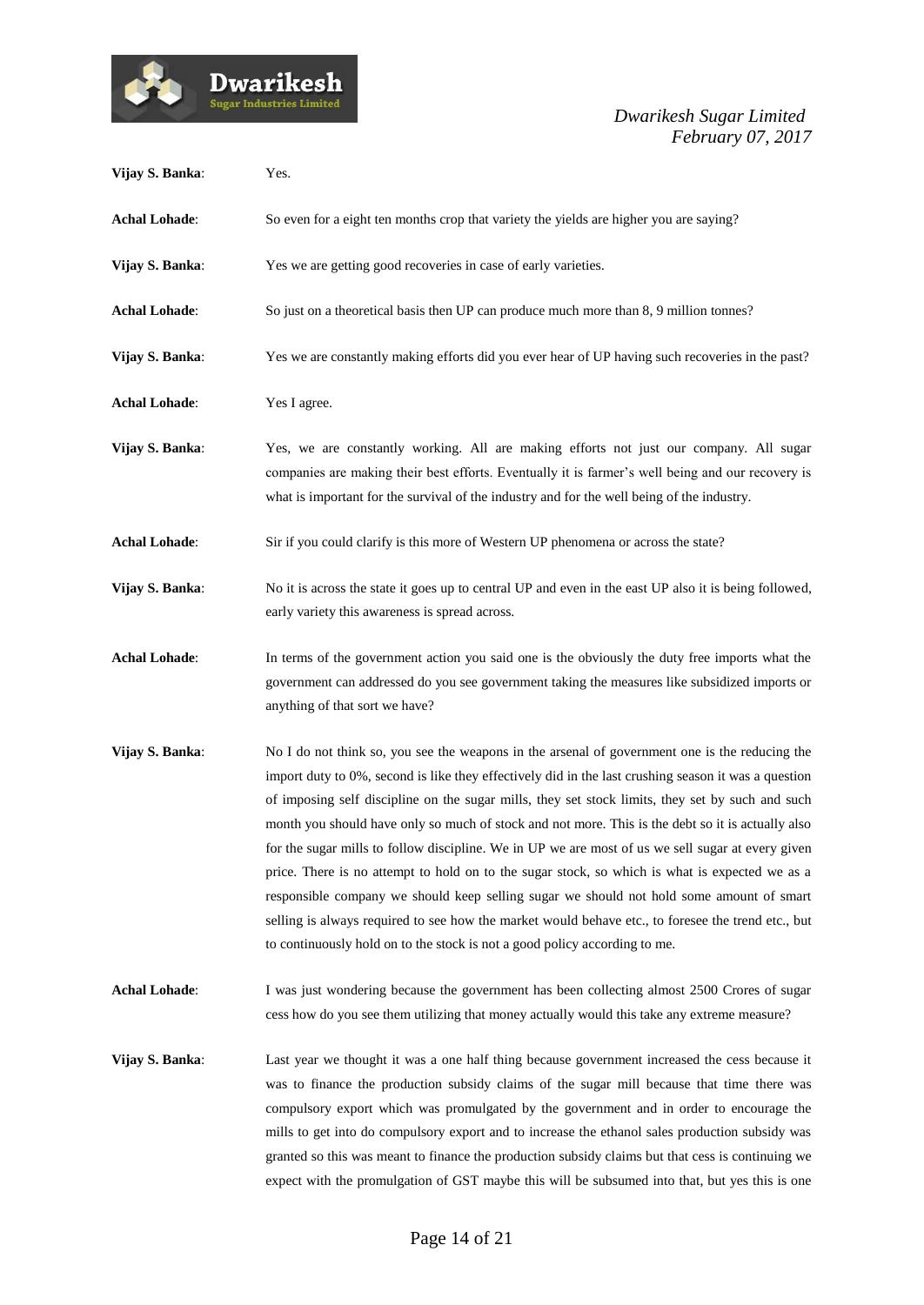

option which can be exercised by the government reduce the sales so that sugar becomes cheaper by at least Rs.1 a kg.

- Achal Lohade: Any comment on the global scenario Sir?
- **Vijay S. Banka:** This year is again a deficit season 2016-2017 is again a deficit season about 5 to 6 million tonnes of deficit is what is expected by the experts. 2017-2018 difficult to predict some people are already talking about the El Niño coming once again I really would not be able to comment on that at this point in time revisit of El Niño can be disaster.

**Achal Lohade:** Right, but for us there will be minimal impact right, I mean it is better for us actually in a way because UP is pretty well irrigated by now?

- **Vijay S. Banka**: That could raise we are on the January we are fortunate to be on the Gangetic plains so whatever we have crash the land and you get water there so water availability is not an issue but think of an national perspective, think of an international perspective it is not good.
- Achal Lohade: I completely agree. I was just wondering Sir would you be able to comment on Maharashtra what is the sense you are getting in terms of the cane acreage are you looking at?
- **Vijay S. Banka**: You see getting this measure will be definitely good. How much good is difficult to answer at this point in time because all the cane growing areas have all received good rainfall but some experts say okay whatever is produced this year it will be 3 million tonne is more than what next year so some thumb rules are being definite but as the time faster moving then we will have more clarity on this.
- **Achal Lohade**: Thank you so much for your answers.
- **Moderator**: Thank you. The next question is from the line of Siddharth Mota from Principal India. Please go ahead.
- **Siddharth Mota**: Good afternoon Sir. Sir I could not get that one particular data point that is closing inventory of sugar can you just repeat that figure?
- **Vijay S. Banka**: Our figure is it?
- **Siddharth Mota**: Yes sir.
- **Vijay S. Banka**: On December 31, 2016 we had 8.81 lakh quintals of sugar.
- **Siddharth Mota:** And it is being valued at Rs.33?
- **Vijay S. Banka:** Rs.33.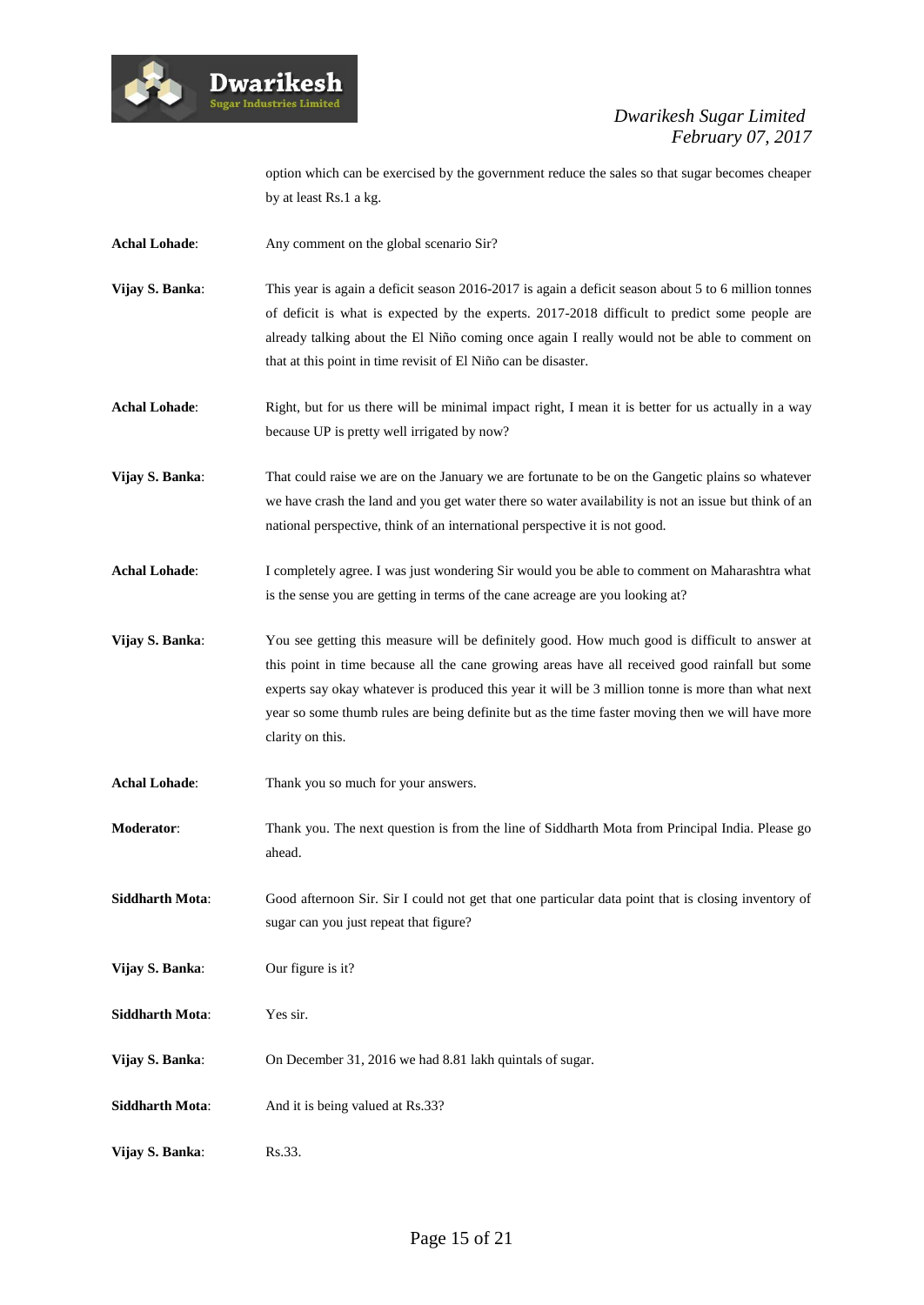

**Siddharth Mota:** Sir regarding that taxation part actually again it was bit confused so can you just tell me what can be the rate actually for our modeling purpose? **Vijay S. Banka:** It will be you see the impact on the P&L would be directly on deferred tax liability. MAT is actually P&L neutral because there is equal amount of MAT tax entitlement also. So from a cash flow perspective MAT is what is important because that money will definitely brought out the system but when we get covered under the full rate of tax that will be available for adjustment. So but the impact in P&L will be of that of deferred tax liability we have not worked it out we

have not computed we will compute it and let you know about it.

- **Siddharth Mota:** What about FY2018 what will be that rate?
- **Vijay S. Banka:** Sorry what would be the...?
- **Siddharth Mota:** Sir taxation rate for FY2018?
- **Vijay S. Banka:** Yes it is come under the regular rate in FY2018. At least half of the FY2018 we will still be left with some carried over loss but if the going is good in FY2018 we might have some portion of it is in the full rate of tax.
- **Siddharth Mota**: So when you say full rate it is 33%.
- **Vijay S. Banka**: Yes.
- **Siddharth Mota:** Thank you.
- **Moderator**: Thank you. The next question is from the line of Pratik Singhaniya from Param Capital. Please go ahead.
- **Pratik Singhaniya**: Good evening Sir. Sir my question is regarding tax provision the MAT credit how much total of MAT credit entitlement do we have as on date?
- **Vijay S. Banka:** I would not have the data right now. I will just get the number and share it with you absolutely no problem.
- **Pratik Singhaniya**: In terms of deferred tax if you assume that saying the year you will be ending say by around 160, 180 kind of a PBT in that case what kind of a deferred tax approximate percentage would it be like below 10% or 10% to 15% or like the tax?
- **Vijay S. Banka:** No we are working with that and we will very soon have the number with us that again I can share it with you what will be the rate.
- **Pratik Singhaniya:** I will take this to offline. Thank you Sir.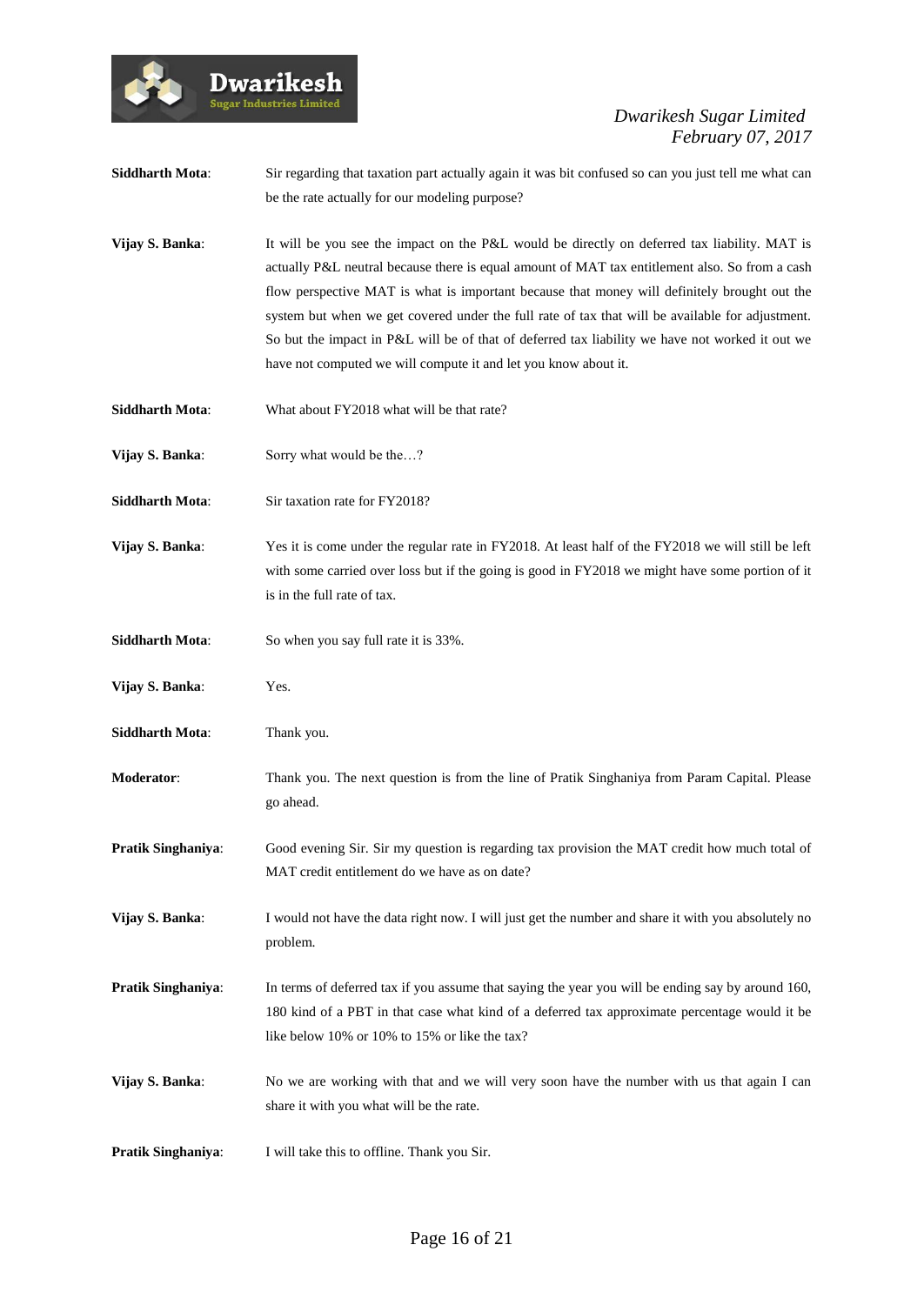

| Moderator:            | Thank you. The next question is from the line of Falguni Dutta from Jet Age Securities. Please<br>go ahead.                                                                                                                                                                                                                                                                                                                                                                                                                                                                                           |
|-----------------------|-------------------------------------------------------------------------------------------------------------------------------------------------------------------------------------------------------------------------------------------------------------------------------------------------------------------------------------------------------------------------------------------------------------------------------------------------------------------------------------------------------------------------------------------------------------------------------------------------------|
| <b>Falguni Dutta:</b> | Good evening Sir. I have a question on transport cost as you mentioned that some of the cane you<br>have to take from the center in that case what is the transport cost for quintal for us?                                                                                                                                                                                                                                                                                                                                                                                                          |
| Vijay S. Banka:       | See government allows us to reduce Rs.8.75 per quintal if you ask me the average cost it could be<br>about Rs.10 to Rs.12.                                                                                                                                                                                                                                                                                                                                                                                                                                                                            |
| <b>Falguni Dutta:</b> | This is after adjusting after giving effect to that rebate.                                                                                                                                                                                                                                                                                                                                                                                                                                                                                                                                           |
| Vijay S. Banka:       | It works like this. The centers, which are closer you see this Rs.8.75 per quintal is a standard<br>reduction whether the center is located at a distance of 5 kilometers from the factory not 5<br>kilometers exactly because that would be a gate area now. Let us say if it is at a distance of 10<br>kilometers 16 kilometers, 20 kilometers whatever be the distance Rs.8.75 is standard. So there<br>are cases where we incur a cost of only Rs.5 also there are cases where we incur even Rs.16,<br>Rs.17 also so if you asking on an average maybe we incur about Rs.10 or so Rs.10 to Rs.11. |
| <b>Falguni Dutta:</b> | Okay this is after adjusting for your rebate and an impact on overall what I mean to say we are<br>averaging?                                                                                                                                                                                                                                                                                                                                                                                                                                                                                         |
| Vijay S. Banka:       | Our incremental impact would be about Rs.2, Rs.3.                                                                                                                                                                                                                                                                                                                                                                                                                                                                                                                                                     |
| <b>Falguni Dutta:</b> | On whole of our cane it will be?                                                                                                                                                                                                                                                                                                                                                                                                                                                                                                                                                                      |
| Vijay S. Banka:       | No, not on the whole the only on the cane that we are preparing from the centers.                                                                                                                                                                                                                                                                                                                                                                                                                                                                                                                     |
| <b>Falguni Dutta:</b> | I understand Sir but I am saying if we average it out the transport cost on the entire cane will be?                                                                                                                                                                                                                                                                                                                                                                                                                                                                                                  |
| Vijay S. Banka:       | It will be different for different sugar mills because for example in our Bundki unit we have more<br>of centers less of gate area whereas in the other two units we are in the second unit we are<br>equally 50% of gate area 50% of centers in the third unit we have 60% of gate area and 40% of<br>center so it is actually vary from unit to unit but you could consider an impact of Rs.2 overall.                                                                                                                                                                                              |
| <b>Falguni Dutta:</b> | Rs.2 on account of transport cost is what we should take over of that.                                                                                                                                                                                                                                                                                                                                                                                                                                                                                                                                |
| Vijay S. Banka:       | Absolutely.                                                                                                                                                                                                                                                                                                                                                                                                                                                                                                                                                                                           |
| <b>Falguni Dutta:</b> | That is all from my side. Thank you Sir.                                                                                                                                                                                                                                                                                                                                                                                                                                                                                                                                                              |
| Moderator:            | Thank you. We have a follow on question from the line of HR Gala from Panav Advisors. Please<br>go ahead.                                                                                                                                                                                                                                                                                                                                                                                                                                                                                             |
| <b>HR</b> Gala:       | Sir how much processing cost per kg of sugar we should consider?                                                                                                                                                                                                                                                                                                                                                                                                                                                                                                                                      |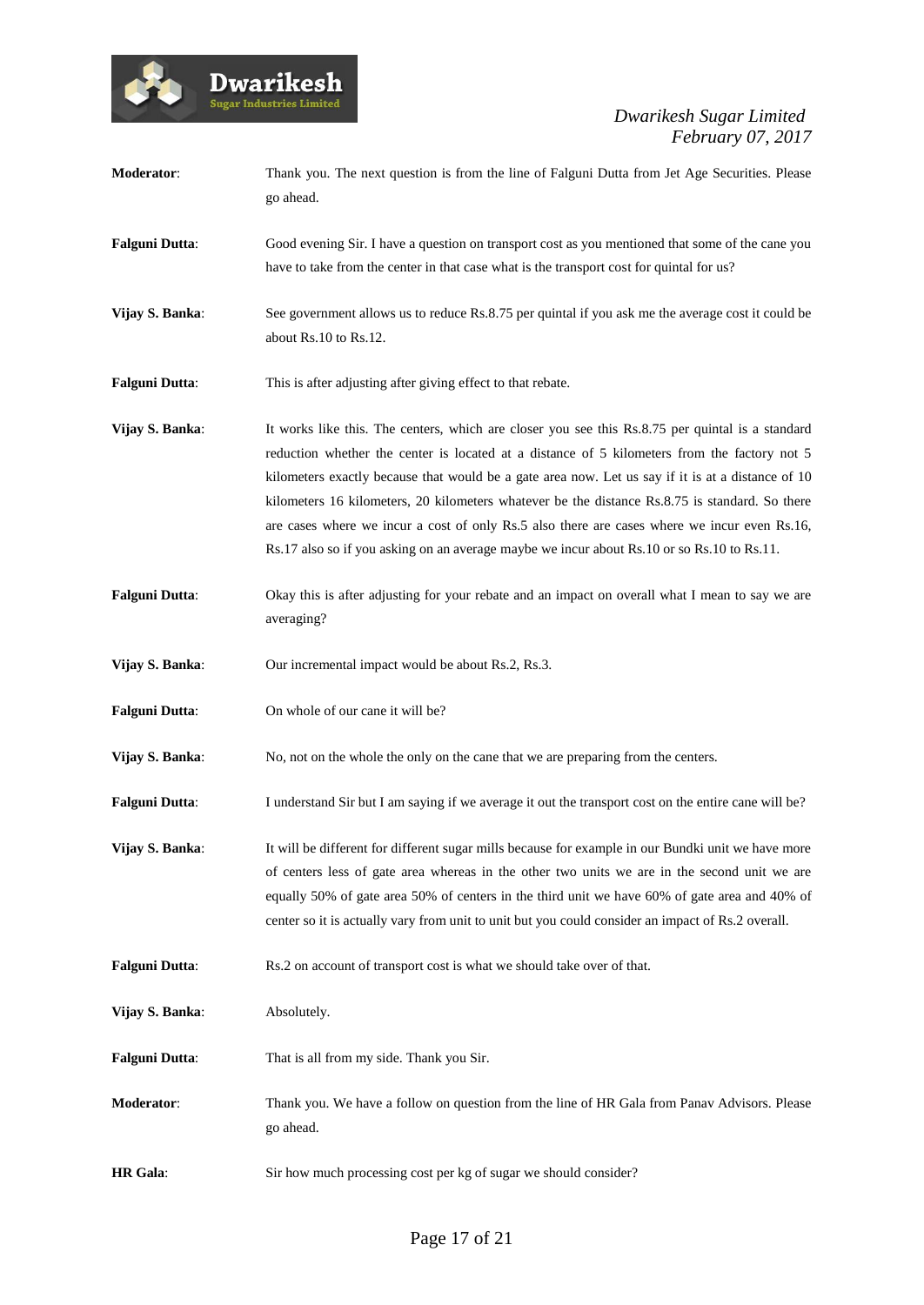

**Vijay S. Banka:** I will give you broadly a thumb rule. It is very easy for consumption and for understanding. Other than the sugarcane cost I am not drawing any distinction between the segments let me clarify that well in advance overall sugar mills. Our conversion cost would be Rs.450 a quintal. Now this would include staff cost, all the employee cost, all the repairs and maintenance, all the consumption materials such as packing materials lubricants etc., that process materials, all that we use and the administration expenses etc., so Rs.450 per quintal is roughly the conversion cost. Now on the realization from scale of value added products and byproducts is roughly about Rs.475 to Rs.500 a quintal. Now my numbers could go here and there by about Rs.25 a quintal, which includes power sale etc., etc. So roughly the interest so typically a cost for Sugar Company would be the cost of the raw material plus interest and depreciation. So now the realization from sale of value added products and byproducts could be different for different sugar mills depending upon the plant configuration. For example, they have more of power and more of ethanol their cost could be more in case of byproduct realization and if they are less integrated their revenues from the byproducts payment value added sale could be lesser. **HR Gala:** So this Rs.450 does not include depreciation right? **Vijay S. Banka**: No depreciation no interest. **HR Gala:** Thank you Sir. **Moderator**: Thank you. We have a follow on question from the line of Siddharth Mota from Principal India. Please go ahead. **Siddharth Mota**: Thank you. Sir for FY2018 can you repeat our debt reduction plan as well as any capital expenditure? **Vijay S. Banka**: Capital addition we have nothing as of now. We have long-term debt including debts of current maturity of about 194 Crores as on date out of which nearly 40 Crores is interest free loan, so our attempt would be to see that at least we are able to clear the entire long-term interest bearing loan by reduce it to the extent cost of good by March 31, 2018. **Siddharth Mota:** So which is 190 minus 40 Crores. **Vijay S. Banka**: Yes 40 Crores also repayment has started so that will also get reduced. 40 Crores will be lower by another 20 Crores plus there again we have repayment of and every month we have an obligation to repay about 1.70 Crores. **Siddharth Mota:** So roughly, roughly one can assume 170 to 180 Crores of repayment in FY2018? **Vijay S. Banka:** Yes 150 would be a safe between of course our attempt would be to clear guided to the maximum extent possible. **Siddharth Mota:** And no major capex as far as net distilleries.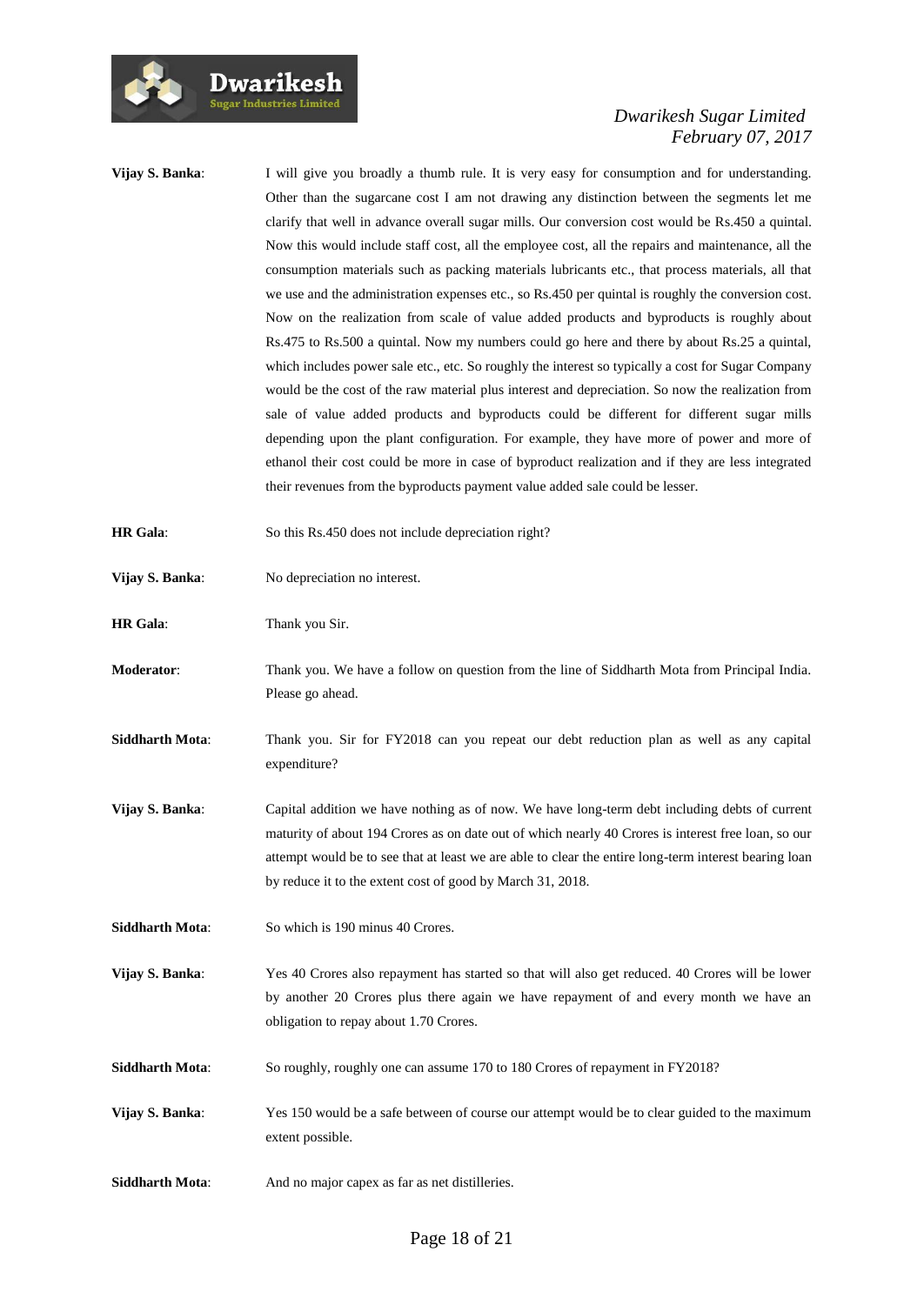

| Vijay S. Banka:        | No major capex.                                                                                                                                                                                                                                                                                                                                                                                                                             |
|------------------------|---------------------------------------------------------------------------------------------------------------------------------------------------------------------------------------------------------------------------------------------------------------------------------------------------------------------------------------------------------------------------------------------------------------------------------------------|
| <b>Siddharth Mota:</b> | Sir one more question sir post this UP election is there any possibility to link sugarcane cost to<br>sugar prices?                                                                                                                                                                                                                                                                                                                         |
| Vijay S. Banka:        | The industry has been wanting this for a very, very long time. The Dr. Rangarajan commission<br>also recommended this, but surprisingly the UP government was not keen to implement this.<br>Now UP government cannot implement this and the government cannot say that okay once since<br>the time they are good implemented if the time comes back we will not implemented so it cannot<br>they will have to take one final call on this. |
| <b>Siddharth Mota:</b> | So even if BJP would also come there is no possibility to bring the sugarcane cost?                                                                                                                                                                                                                                                                                                                                                         |
| Vijay S. Banka:        | It is a very difficult question to answer. We would be happy if there is a linkage. We still be<br>happy because good times bad times all the times they are never the same all the time so we will<br>be happy but as of now there is no such indication from the UP government side, because they<br>think it is impacts their autonomy. They think it is a state subject and they should deal it the way<br>they should want to deal it. |
| <b>Siddharth Mota:</b> | Thank you Sir and all the best.                                                                                                                                                                                                                                                                                                                                                                                                             |
| Moderator:             | Thank you. We have a follow on question from the line of Ritesh Poladia from Girik Capital.<br>Please go ahead.                                                                                                                                                                                                                                                                                                                             |
| <b>Ritesh Poladia:</b> | Sir what was our year beginning stock inventory?                                                                                                                                                                                                                                                                                                                                                                                            |
| Vijay S. Banka:        | April 1, 2016.                                                                                                                                                                                                                                                                                                                                                                                                                              |
| <b>Ritesh Poladia:</b> | Yes Sir.                                                                                                                                                                                                                                                                                                                                                                                                                                    |
| Vijay S. Banka:        | It was around 17.48 lakh quintals. I am not sure of the number one second. You see we produced<br>about 24.78 lakh quintals out of which 1.4 was produced I am just not able to recollect the<br>number so either 17.5 or 19.5 lakh quintals.                                                                                                                                                                                               |
| <b>Ritesh Poladia:</b> | 19.5 lakhs.                                                                                                                                                                                                                                                                                                                                                                                                                                 |
| Vijay S. Banka:        | I think so 19.5 because we sold about one second, I think we can work it back like this, no it was<br>17.5 plus 1.5 so that became 19, 19 minus 8, 7.92 so that is roughly 8 in the first half first quarter<br>19 minus 8 is 11 and 6.5, yes 17.5 it was.                                                                                                                                                                                  |
| <b>Ritesh Poladia:</b> | It was at about Rs.2800.                                                                                                                                                                                                                                                                                                                                                                                                                    |
| Vijay S. Banka:        | 2600 something.                                                                                                                                                                                                                                                                                                                                                                                                                             |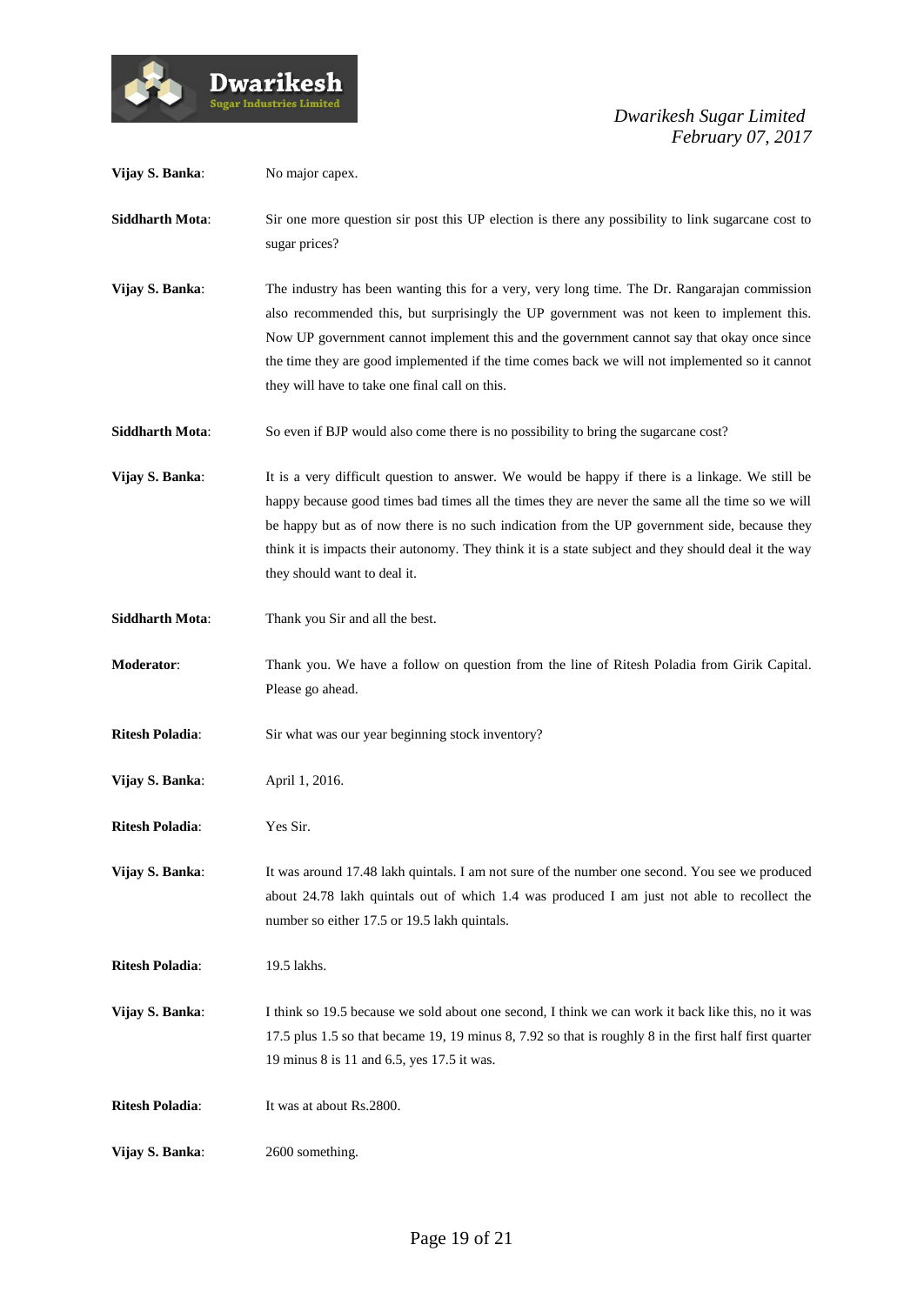

| <b>Ritesh Poladia:</b> | And this March 31 would be about 9.5 our inventory would be?                                                                                                                                                                                                                                                                                                                                                                                                                                                                                                                                                                                      |
|------------------------|---------------------------------------------------------------------------------------------------------------------------------------------------------------------------------------------------------------------------------------------------------------------------------------------------------------------------------------------------------------------------------------------------------------------------------------------------------------------------------------------------------------------------------------------------------------------------------------------------------------------------------------------------|
| Vijay S. Banka:        | No it will be much higher.                                                                                                                                                                                                                                                                                                                                                                                                                                                                                                                                                                                                                        |
| <b>Ritesh Poladia:</b> | No it would be about 18.                                                                                                                                                                                                                                                                                                                                                                                                                                                                                                                                                                                                                          |
| Vijay S. Banka:        | No as on December 31, it is 8.81 lakh quintals so we will produce between January, February and<br>March we will produce and we will not be able to sell the entire people we will have similar<br>closing stock numbers.                                                                                                                                                                                                                                                                                                                                                                                                                         |
| <b>Ritesh Poladia:</b> | Okay 17.5.                                                                                                                                                                                                                                                                                                                                                                                                                                                                                                                                                                                                                                        |
| Vijay S. Banka:        | Yes it could be depending on the sales in this quarter.                                                                                                                                                                                                                                                                                                                                                                                                                                                                                                                                                                                           |
| <b>Ritesh Poladia:</b> | And the average cost would be about 3300, 3400?                                                                                                                                                                                                                                                                                                                                                                                                                                                                                                                                                                                                   |
| Vijay S. Banka:        | Progressively it will get better because in Q4 we will have total production absorption of<br>overheads will be good so the cost will be much high and the recovery during the Q4 is always<br>better so the valuation rate should be lesser.                                                                                                                                                                                                                                                                                                                                                                                                     |
| <b>Ritesh Poladia:</b> | That is all from my side. Thank you Sir.                                                                                                                                                                                                                                                                                                                                                                                                                                                                                                                                                                                                          |
| Moderator:             | Thank you. Ladies and gentlemen we would be taking the last question. Last question is from the<br>line of Deepak Kapoor from Tapaks Capital. Please go ahead.                                                                                                                                                                                                                                                                                                                                                                                                                                                                                    |
| <b>Deepak Kapoor:</b>  | Good evening Sir. I have a slightly essential question about ethanol. I am trying to understand<br>sugar mills in the country make the ethanol the integrate advance from Molasses right?                                                                                                                                                                                                                                                                                                                                                                                                                                                         |
| Vijay S. Banka:        | Correct.                                                                                                                                                                                                                                                                                                                                                                                                                                                                                                                                                                                                                                          |
| <b>Deepak Kapoor:</b>  | And which is the byproduct of your sugar processing?                                                                                                                                                                                                                                                                                                                                                                                                                                                                                                                                                                                              |
| Vijay S. Banka:        | Yes.                                                                                                                                                                                                                                                                                                                                                                                                                                                                                                                                                                                                                                              |
| <b>Deepak Kapoor:</b>  | Now given the governments needs for the ethanol-blending program is there any incentive being<br>provided to sugar mills to expand ethanol capacity?                                                                                                                                                                                                                                                                                                                                                                                                                                                                                              |
| Vijay S. Banka:        | No. See last year the government had provided the impetus. They have increased the ethanol<br>procurement price to about Rs.45 a liter that has now been reduced to Rs.39 a liter. Eventually<br>the government wants to link it to the crude prices, but yes the government wants this program to<br>be taken up on a big scale so the oil mills, there used to be various transactional issues earlier<br>there was no willingness on the part of oil marketing companies to get ethanol. Now all those<br>things have been streamlined more or less so there is a move and ethanol augurs well for the<br>sugar industry in the times to come. |